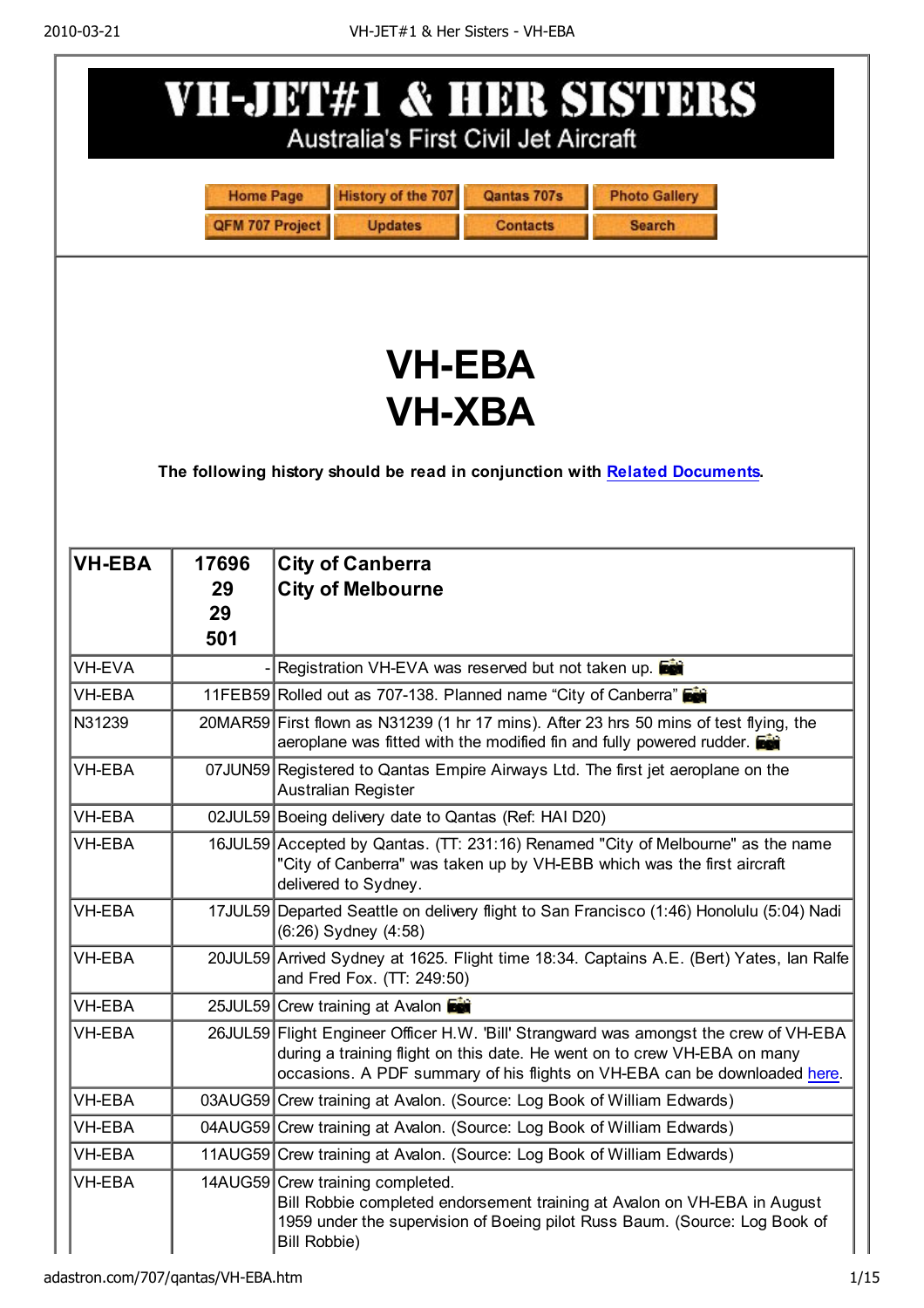| 2010-03-21    | VH-JET#1 & Her Sisters - VH-EBA<br>Russ Baum was subsequently killed in the loss of Braniff 707-227 N7071 at                                                                                                                                                                 |
|---------------|------------------------------------------------------------------------------------------------------------------------------------------------------------------------------------------------------------------------------------------------------------------------------|
| <b>VH-EBA</b> | Arlington, Washington while on an acceptance flight on 19OCT59.                                                                                                                                                                                                              |
|               | 19AUG59 Departed Sydney at 1612 on its first service, a proving flight to San Francisco<br>and New York. Flight number EM-774P/775P-005                                                                                                                                      |
| <b>VH-EBA</b> | 27AUG59 VH-EBA featured prominently in Australia's post-war migration programme.<br>Many immigrant families found a new life in Australia thanks to VH-EBA and her<br>sisters. A PDF summary of migrant flights by VH-EBA from 27AUG59 to<br>14FEB67 can be downloaded here. |
| VH-EBA        | 29AUG59 Departed Sydney at 1600 on its first revenue service, Flight EM-774-008 to San<br>Francisco                                                                                                                                                                          |
| VH-EBA        | 05SEP59 Departed Sydney at 1610 on the inaugural jet service to London via Nadi,<br>Honolulu, San Francisco and New York (Ref: PAT 92)                                                                                                                                       |
| VH-EBA        | 06SEP59 New York. (Source: Log Book of William Edwards)                                                                                                                                                                                                                      |
| <b>VH-EBA</b> | 08SEP59 Operated London-Gander-New York. (Source: Log Books of William Edwards<br>and Bill Robbie)                                                                                                                                                                           |
| <b>VH-EBA</b> | 11SEP59 Departed Sydney at 1107 on the inaugural 707 service to Vancouver                                                                                                                                                                                                    |
| <b>VH-EBA</b> | 17SEP59 Operated New York-London. (Source: Log Book of William Edwards)                                                                                                                                                                                                      |
| VH-EBA        | 08NOV59 Operated London-Rome. (Source: Log Book of William Edwards)                                                                                                                                                                                                          |
| <b>VH-EBA</b> | 13NOV59 Operated London-Gander-New York. (Source: Log Book of William Edwards)                                                                                                                                                                                               |
| VH-EBA        | 19NOV59 Operated London-Frankfurt-Rome. (Source: Log Book of William Edwards)                                                                                                                                                                                                |
| VH-EBA        | 12DEC59 Operated London-Rome. (Source: Log Book of William Edwards)                                                                                                                                                                                                          |
| VH-EBA        | 19DEC59 Photographed at Brisbane.                                                                                                                                                                                                                                            |
| <b>VH-EBA</b> | 60 Photographed in Vancouver carrying the marking "A1" under the nose. <b>For Fall</b><br><b>Eet Eet Eet</b>                                                                                                                                                                 |
| <b>VH-EBA</b> | 13FEB60 Operated London-Rome. (Source: Log Book of William Edwards)                                                                                                                                                                                                          |
| <b>VH-EBA</b> | 29FEB60 Operated London-New York. (Source: Log Book of William Edwards)                                                                                                                                                                                                      |
| <b>VH-EBA</b> | 31MAR60 Operated London-Frankfurt-Rome. (Source: Log Book of William Edwards)                                                                                                                                                                                                |
| VH-EBA        | 28APR60 Operated London-Rome. (Source: Log Book of William Edwards)                                                                                                                                                                                                          |
| VH-EBA        | 03MAY60 Operated London-Frankfurt-Rome. (Source: Log Book of William Edwards)                                                                                                                                                                                                |
| VH-EBA        | 20MAY60 Operated London-New York. (Source: Log Book of William Edwards)                                                                                                                                                                                                      |
| VH-EBA        | 25JUN60 Operated London-Rome. (Source: Log Book of William Edwards)                                                                                                                                                                                                          |
| VH-EBA        | 14JUL60 Operated London-Frankfurt-Rome. (Source: Log Book of William Edwards)                                                                                                                                                                                                |
| <b>VH-EBA</b> | 28JUL60 Operated New York-London. (Source: Log Book of William Edwards)                                                                                                                                                                                                      |
| VH-EBA        | AUG60 Photographed at New York, Idlewild in 40th anniversary livery.                                                                                                                                                                                                         |
| <b>VH-EBA</b> | 17AUG60 Operated Rome-London. (Source: Log Book of William Edwards)                                                                                                                                                                                                          |
| VH-EBA        | 26SEP60 Operated London-Shannon-New York. (Source: Log Book of William Edwards)                                                                                                                                                                                              |
| VH-EBA        | 19DEC60 Operated London-Gander-New York. (Source: Log Book of William Edwards)                                                                                                                                                                                               |
| VH-EBA        | 30JAN61 Operated Cairo-Rome-London. (Source: Log Book of William Edwards)                                                                                                                                                                                                    |
| VH-EBA        | 31JAN61 Stansted. (Source: Log Book of William Edwards)                                                                                                                                                                                                                      |
| VH-EBA        | 20APR61 Operated Sydney-Singapore. (Source: Log Book of William Edwards)                                                                                                                                                                                                     |
| VH-EBA        | 05MAY61 Operated Cairo-London. (Source: Log Book of William Edwards)                                                                                                                                                                                                         |
| VH-EBA        | 31MAY61 Operated London-Frankfurt-Rome. (Source: Log Book of William Edwards)                                                                                                                                                                                                |
| VH-EBA        | 01 JUN61 Operated Rome-Cairo. (Source: Log Book of William Edwards)                                                                                                                                                                                                          |
| VH-EBA        | 27JUN61 Operated London-Rome. (Source: Log Book of William Edwards)                                                                                                                                                                                                          |
| VH-EBA        | 31JUL61 Departed Sydney at 1857 on the regular service to San Francisco from where it<br>returned to Boeing in Seattle for conversion to 707-138B                                                                                                                            |
| <b>VH-EBA</b> | 01AUG61 Arrived in Seattle                                                                                                                                                                                                                                                   |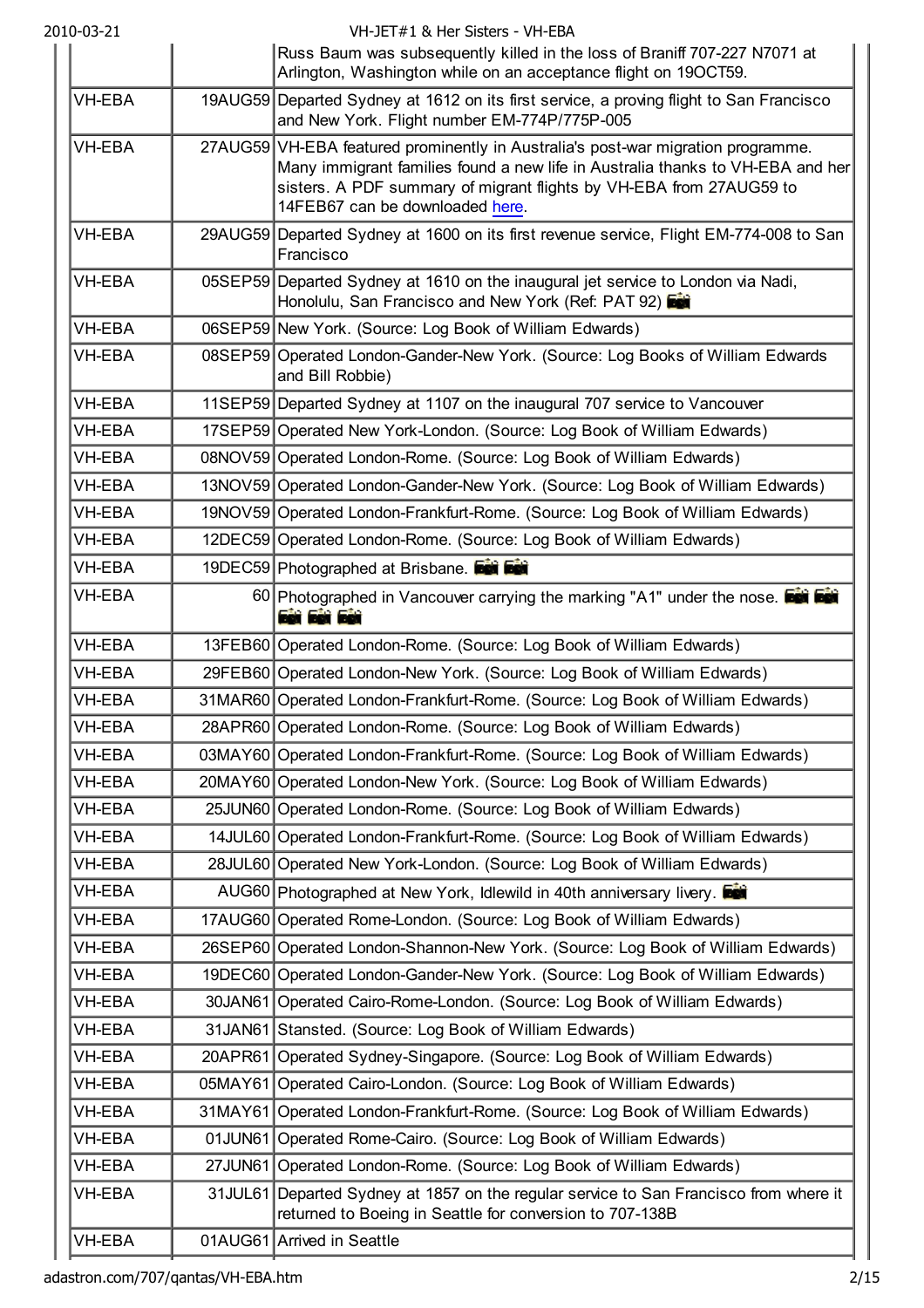| 2010-03-21    | VH-JET#1 & Her Sisters - VH-EBA                                                                                                                                                                                                                                                                                                                                                                                                                                                                                                                                                                                                                                                                                                                                                                                                                                              |
|---------------|------------------------------------------------------------------------------------------------------------------------------------------------------------------------------------------------------------------------------------------------------------------------------------------------------------------------------------------------------------------------------------------------------------------------------------------------------------------------------------------------------------------------------------------------------------------------------------------------------------------------------------------------------------------------------------------------------------------------------------------------------------------------------------------------------------------------------------------------------------------------------|
| <b>VH-EBA</b> | 12SEP61 Returned to Qantas                                                                                                                                                                                                                                                                                                                                                                                                                                                                                                                                                                                                                                                                                                                                                                                                                                                   |
| <b>VH-EBA</b> | 15SEP61 Departed Seattle at 1345 on return to Sydney                                                                                                                                                                                                                                                                                                                                                                                                                                                                                                                                                                                                                                                                                                                                                                                                                         |
| VH-EBA        | 16SEP61 Arrived in Sydney at 0738                                                                                                                                                                                                                                                                                                                                                                                                                                                                                                                                                                                                                                                                                                                                                                                                                                            |
| VH-EBA        | 16SEP61 Entered paint shop for V-Jet fin and rudder repaint                                                                                                                                                                                                                                                                                                                                                                                                                                                                                                                                                                                                                                                                                                                                                                                                                  |
| VH-EBA        | 28SEP61 Repaint completed <b>For Fact</b>                                                                                                                                                                                                                                                                                                                                                                                                                                                                                                                                                                                                                                                                                                                                                                                                                                    |
| VH-EBA        | 29SEP61 Departed Sydney at 1900 on the first 707-138B service to Vancouver                                                                                                                                                                                                                                                                                                                                                                                                                                                                                                                                                                                                                                                                                                                                                                                                   |
| <b>VH-EBA</b> | 22OCT61 Operated London-Cairo. (Source: Log Book of William Edwards)                                                                                                                                                                                                                                                                                                                                                                                                                                                                                                                                                                                                                                                                                                                                                                                                         |
| <b>VH-EBA</b> | 27OCT61 Operated London-Rome. (Source: Log Book of William Edwards)                                                                                                                                                                                                                                                                                                                                                                                                                                                                                                                                                                                                                                                                                                                                                                                                          |
| VH-EBA        | 15NOV61 Operated Rome-London. (Source: Log Book of William Edwards)                                                                                                                                                                                                                                                                                                                                                                                                                                                                                                                                                                                                                                                                                                                                                                                                          |
| VH-EBA        | 24NOV61 Operated Cairo-London. (Source: Log Book of William Edwards)                                                                                                                                                                                                                                                                                                                                                                                                                                                                                                                                                                                                                                                                                                                                                                                                         |
| <b>VH-EBA</b> | 05DEC61 Departed Sydney at 2157 on its first Tokyo service                                                                                                                                                                                                                                                                                                                                                                                                                                                                                                                                                                                                                                                                                                                                                                                                                   |
| VH-EBA        | DEC61 Photographed in Tokyo                                                                                                                                                                                                                                                                                                                                                                                                                                                                                                                                                                                                                                                                                                                                                                                                                                                  |
| <b>VH-EBA</b> | 19JAN62 Operated London-New York. (Source: Log Book of William Edwards)                                                                                                                                                                                                                                                                                                                                                                                                                                                                                                                                                                                                                                                                                                                                                                                                      |
| <b>VH-EBA</b> | 26MAR62 Operated San Francisco-Honolulu by Capt John Shields. (Source: Log Book of<br>Alan Terrell)                                                                                                                                                                                                                                                                                                                                                                                                                                                                                                                                                                                                                                                                                                                                                                          |
| <b>VH-EBA</b> | 03MAY62 LAME Maxwell Joseph Hardcastle died, whilst involved in the changing of the<br>Starboard Dump Chute Latch mechanism, when he was crushed between the<br>leading edge of the Inboard Starboard Flap and the Rear Main Spar, when the<br>trailing edge flaps were retracted. Other engineers involved with the flap<br>retraction were unaware that he was working in that area at the time the<br>direction was given to retract the flaps from $15^{\circ}$ to $0^{\circ}$ . Three engineers had been<br>tasked to maintain a lookout whilst the the flaps were operated as part of a<br>Starboard Aileron rigging and clearance check associated with a Flight Control<br>System check, but the deceased was not visible in that area, when they last<br>looked. The incident occurred in Hangar 96 at Mascot. (Source: Qantas<br>Accident Report via David Adkins) |
| <b>VH-EBA</b> | 08MAY62 Operated training at Avalon with Capt Dick Lucas. (Source: Log Book of Alan<br>Terrell)                                                                                                                                                                                                                                                                                                                                                                                                                                                                                                                                                                                                                                                                                                                                                                              |
| VH-EBA        | 14MAY62 Operated Honolulu-Nadi by Capt John Young. (Source: Log Book of Alan Terrell)                                                                                                                                                                                                                                                                                                                                                                                                                                                                                                                                                                                                                                                                                                                                                                                        |
| VH-EBA        | 15MAY62 Operated Nadi-Sydney by Capt Dick Lucas. (Source: Log Book of Alan Terrell)                                                                                                                                                                                                                                                                                                                                                                                                                                                                                                                                                                                                                                                                                                                                                                                          |
| VH-EBA        | 26MAY62 Operated Honolulu-Nadi-Sydney by Capt Ron Uren. (Source: Log Book of Alan<br>Terrell)                                                                                                                                                                                                                                                                                                                                                                                                                                                                                                                                                                                                                                                                                                                                                                                |
| <b>VH-EBA</b> | 26JUL62 Operated London-Cairo. (Source: Log Book of William Edwards)                                                                                                                                                                                                                                                                                                                                                                                                                                                                                                                                                                                                                                                                                                                                                                                                         |
| VH-EBA        | 28AUG62 Operated Singapore-Darwin-Sydney (Capt Cleave Forrester). (Source: Log Book<br>of John Ellis)                                                                                                                                                                                                                                                                                                                                                                                                                                                                                                                                                                                                                                                                                                                                                                        |
| <b>VH-EBA</b> | 07SEP62 Operated London-Frankfurt-Athens-Cairo by Capt Phil Mathieson. (Source: Log<br>Book of Alan Terrell)                                                                                                                                                                                                                                                                                                                                                                                                                                                                                                                                                                                                                                                                                                                                                                 |
| VH-EBA        | 19SEP62 Operated Singapore-Perth-Sydney. (Source: Log Book of John Ellis)                                                                                                                                                                                                                                                                                                                                                                                                                                                                                                                                                                                                                                                                                                                                                                                                    |
| VH-EBA        | 05OCT62 Operated Teheran-Athens-Rome-London by Capt Geoff Rees. (Source: Log<br>Book of Alan Terrell)                                                                                                                                                                                                                                                                                                                                                                                                                                                                                                                                                                                                                                                                                                                                                                        |
| VH-EBA        | 26OCT62 Operated Singapore-Bangkok-Calcutta-Karachi. (Source: Log Book of John<br>Ellis)                                                                                                                                                                                                                                                                                                                                                                                                                                                                                                                                                                                                                                                                                                                                                                                     |
| <b>VH-EBA</b> | 27OCT62 Operated London-Frankfurt-Rome-Teheran by Capt Laurie Bray. (Source: Log<br>Book of Alan Terrell)                                                                                                                                                                                                                                                                                                                                                                                                                                                                                                                                                                                                                                                                                                                                                                    |
| VH-EBA        | 01NOV62 Operated Karachi-Calcutta-Singapore. (Source: Log Book of John Ellis)                                                                                                                                                                                                                                                                                                                                                                                                                                                                                                                                                                                                                                                                                                                                                                                                |
| <b>VH-EBA</b> | 04NOV62 Operated New York-London. (Source: Log Book of William Edwards)                                                                                                                                                                                                                                                                                                                                                                                                                                                                                                                                                                                                                                                                                                                                                                                                      |
| VH-EBA        | 18NOV62 Operated London-Athens-Cairo by Capt Geoff Rees. (Source: Log Book of Alan<br>Terrell)                                                                                                                                                                                                                                                                                                                                                                                                                                                                                                                                                                                                                                                                                                                                                                               |
| VH-EBA        | 19NOV62 Operated Cairo-Bahrain-Karachi. (Source: Log Book of John Ellis)                                                                                                                                                                                                                                                                                                                                                                                                                                                                                                                                                                                                                                                                                                                                                                                                     |
| VH-EBA        | 29NOV62 Operated London-New York by Capt Geoff Rees. (Source: Log Book of Alan                                                                                                                                                                                                                                                                                                                                                                                                                                                                                                                                                                                                                                                                                                                                                                                               |

VH-EBA 29NOV62 Operated London-New York by Capt Geoff Rees. (Source: Log Book of Alan adastron.com/707/qantas/VH-EBA.htm 3/15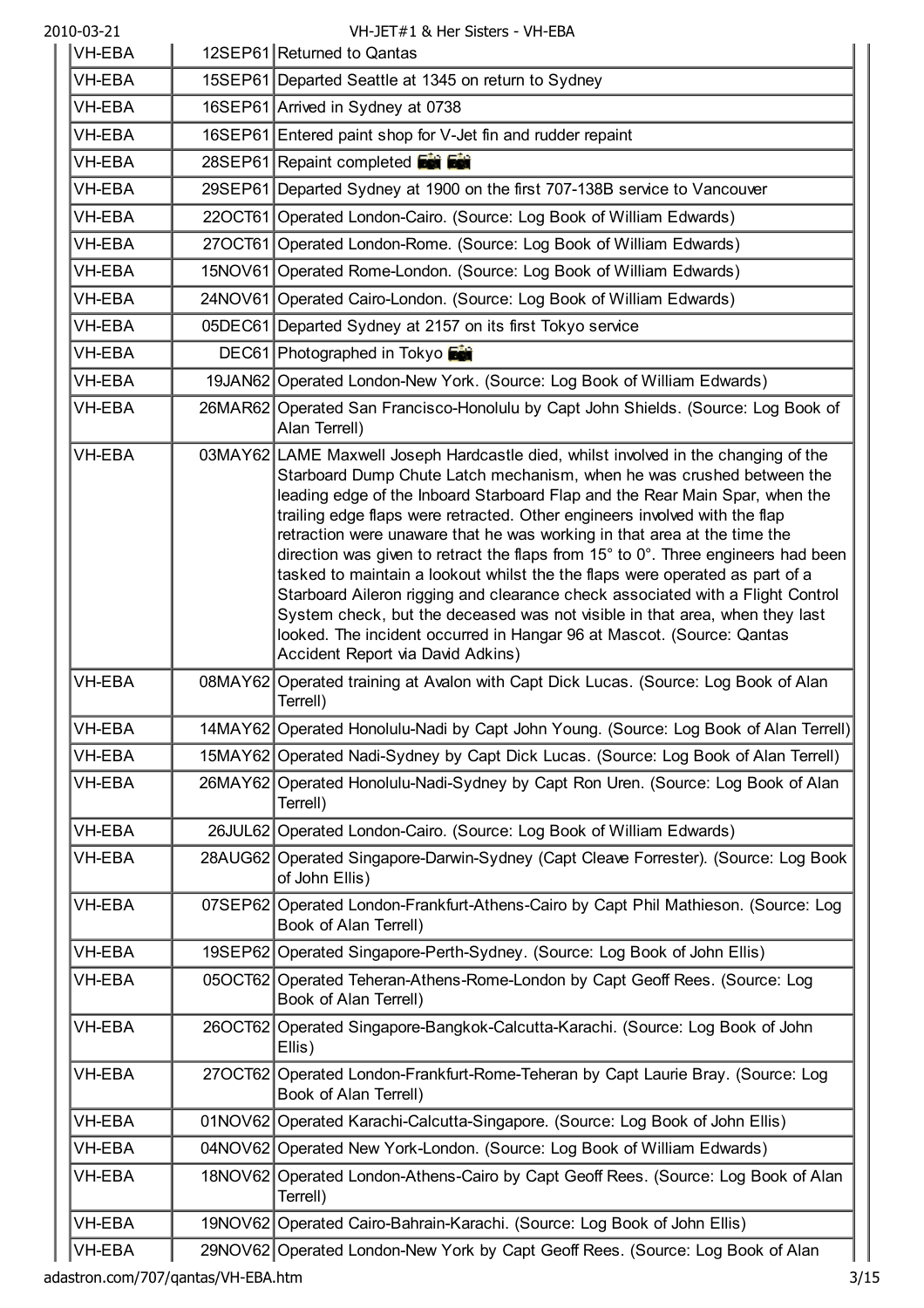|               | Terrell)                                                                                                                          |
|---------------|-----------------------------------------------------------------------------------------------------------------------------------|
| <b>VH-EBA</b> | 04JAN63 Operated London-Rome-Cairo by Capt Allan Sommerville. (Source: Log Book of<br>Alan Terrell)                               |
| VH-EBA        | 07JAN63 Departed Sydney at 2103 on its first Malta migrant charter                                                                |
| <b>VH-EBA</b> | 15JAN63 Operated New York-London by Capt Laurie Bray. (Source: Log Book of Alan<br>Terrell)                                       |
| <b>VH-EBA</b> | 20JAN63 Operated Cairo-London. (Source: Log Book of William Edwards)                                                              |
| <b>VH-EBA</b> | 23JAN63 Departed Sydney at 0600 on its first Madrid migrant charter                                                               |
| <b>VH-EBA</b> | 24JAN63 Operated Madrid-Karachi by Capt David Skinner. (Source: Log Book of Alan<br>Terrell)                                      |
| <b>VH-EBA</b> | 03FEB63 Operated New York-London by Capt Allan Sommerville. (Source: Log Book of<br>Alan Terrell)                                 |
| <b>VH-EBA</b> | 24FEB63 Departed Sydney at 1001 on its first Hong Kong service                                                                    |
| <b>VH-EBA</b> | 22MAR63 Operated London-New York by Capt Laurie Bray. (Source: Log Book of Alan<br>Terrell)                                       |
| <b>VH-EBA</b> | 16APR63 Operated London-Athens. (Source: Log Book of William Edwards)                                                             |
| <b>VH-EBA</b> | 17APR63 Operated Athens-Cairo. (Source: Log Book of William Edwards)                                                              |
| <b>VH-EBA</b> | 26MAY63 Operated New York-London by Capt Ken Meares. (Source: Log Book of Alan<br>Terrell)                                        |
| VH-EBA        | 27MAY63 Operated London-New York. (Source: Log Book of William Edwards)                                                           |
| VH-EBA        | 31MAY63 Stansted. (Source: Log Book of William Edwards)                                                                           |
| <b>VH-EBA</b> | 09JUN63 Departed Sydney at 1112 on its first Vienna migrant charter                                                               |
| <b>VH-EBA</b> | 18JUN63 Operated London-Cairo. (Source: Log Book of William Edwards)                                                              |
| <b>VH-EBA</b> | 01AUG63 Operated Cairo-Frankfurt-London by Capt unknown. (Source: Log Book of Alan<br>Terrell)                                    |
| <b>VH-EBA</b> | 09AUG63 Stansted. (Source: Log Book of William Edwards)                                                                           |
| VH-EBA        | 13AUG63 Departed Sydney at 0850 on its first Army charter to Singapore                                                            |
| <b>VH-EBA</b> | 13SEP63 Stansted. (Source: Log Book of William Edwards)                                                                           |
| VH-EBA        | 14SEP63 Photographed at London Heathrow.                                                                                          |
| VH-EBA        | 18SEP63 Operated London-Rome-Cairo by Capt Tom McLaurie. (Source: Log Book of<br>Alan Terrell)                                    |
| VH-EBA        | 25SEP63 Operated London-Rome-Cairo by Capt Laurie Bray. (Source: Log Book of Alan<br>Terrell)                                     |
| VH-EBA        | 13OCT63 Departed Sydney at 0750 on its first Brussels migrant charter                                                             |
| VH-EBA        | 13OCT63 Operated Karachi-Brussels by Capt Geoff Rees. (Source: Log Book of Alan<br>Terrell)                                       |
| VH-EBA        | 15OCT63 Operated Brussels-Hamburg-Karachi by Capt Geoff Rees. (Source: Log Book of<br>Alan Terrell)                               |
| VH-EBA        | 17OCT63 Operated Singapore-Bangkok-Calcutta-Karachi by Capt R. Lucas and S/O R.<br>Woodrow.<br>(Source: Log Book of Dick Woodrow) |
| VH-EBA        | 18OCT63 Stansted. (Source: Log Book of William Edwards)                                                                           |
| VH-EBA        | 22NOV63 Departed Sydney at 1610 on its first Singapore service                                                                    |
| VH-EBA        | 11DEC63 Operated London-Vienna-Athens-Karachi by Capt Geoff Rees. (Source: Log<br>Book of Alan Terrell)                           |
| <b>VH-EBA</b> | 23DEC63 Operated Sydney-Taipei-Hong Kong by Capt W. Radford and S/O R. Woodrow.<br>(Source: Log Book of Dick Woodrow)             |
| VH-EBA        | 23DEC63 Operated Hong Kong-Karachi by Capt G. Halcrow and S/O R. Woodrow.<br>(Source: Log Book of Dick Woodrow)                   |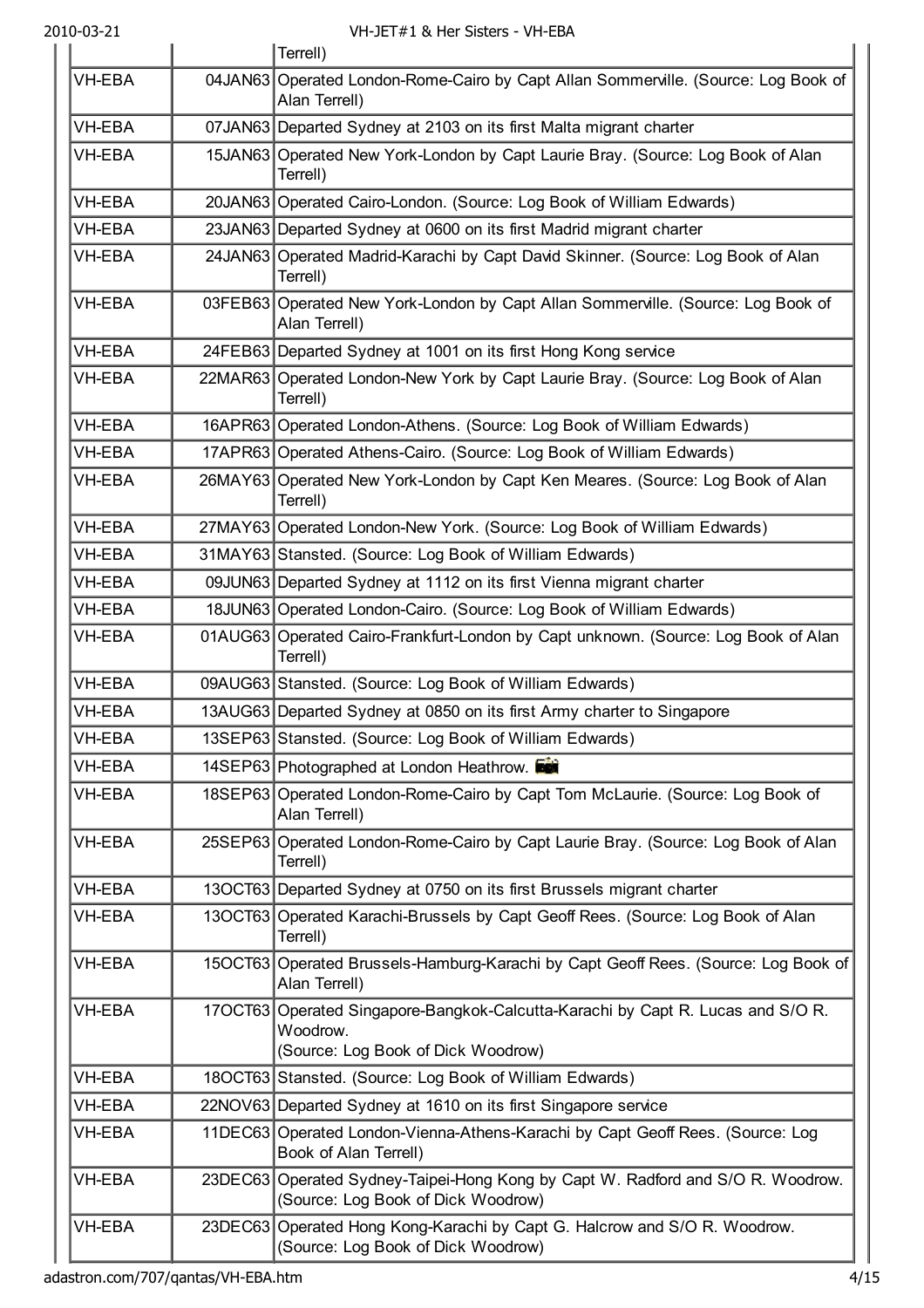| <b>VH-EBA</b> | 05JAN64 Operated London-Istanbul. (Source: Log Book of William Edwards)                                                                             |
|---------------|-----------------------------------------------------------------------------------------------------------------------------------------------------|
| VH-EBA        | 06JAN64 Operated Istanbul-Teheran. (Source: Log Book of William Edwards)                                                                            |
| <b>VH-EBA</b> | 12JAN64 Operated Manila-Sydney by Capt J. Bale and S/O R. Woodrow.<br>(Source: Log Book of Dick Woodrow)                                            |
| <b>VH-EBA</b> | 17JAN64 Operated Sydney-Perth-Singapore by Capt R. Treadgold and S/O R. Woodrow.<br>(Source: Log Book of Dick Woodrow)                              |
| <b>VH-EBA</b> | 20JAN64 Operated London-Rome-Athens-Cairo by Capt Laurie Bray. (Source: Log Book<br>of Alan Terrell)                                                |
| VH-EBA        | 24JAN64 Operated Karachi-Calcutta-Bangkok-Singapore by Capt R. Treadgold and S/O<br>R. Woodrow.<br>(Source: Log Book of Dick Woodrow)               |
| <b>VH-EBA</b> | 30JAN64 Training at Avalon. (Source: Log Book of Howard Morris)                                                                                     |
| <b>VH-EBA</b> | 31JAN64 Training at Avalon. (Source: Log Book of Howard Morris)                                                                                     |
| <b>VH-EBA</b> | 25FEB64 Departed Sydney at 1458 on its first Djakarta service                                                                                       |
| <b>VH-EBA</b> | 03MAR64 Operated Sydney-Nadi-Honolulu. (Source: Log Book of John Ellis)                                                                             |
| <b>VH-EBA</b> | 23MAR64 Operated London-New York. (Source: Log Book of William Edwards)                                                                             |
| <b>VH-EBA</b> | 26MAR64 Operated Hong Kong-Manila-Sydney by Capt A. Somerville and S/O R.<br>Woodrow.<br>(Source: Log Book of Dick Woodrow)                         |
| <b>VH-EBA</b> | 31MAR64 Operated Sydney-Djakarta-Singapore. (Source: Log Book of Howard Morris)                                                                     |
| <b>VH-EBA</b> | 06APR64 Operated Honolulu-San Francisco. (Source: Log Book of John Ellis)                                                                           |
| <b>VH-EBA</b> | 17APR64 Operated Sydney-Manila-Hong Kong by Capt W. Radford and S/O R. Woodrow.<br>(Source: Log Book of Dick Woodrow)                               |
| <b>VH-EBA</b> | 20APR64 Stansted. (Source: Log Book of William Edwards)                                                                                             |
| <b>VH-EBA</b> | 21APR64 Operated Teheran-New Delhi-Bangkok-Singapore by Capt W. Radford and S/O<br>R. Woodrow.<br>(Source: Log Book of Dick Woodrow)                |
| VH-EBA        | 28APR64 Operated London-Cairo. (Source: Log Book of William Edwards)                                                                                |
| <b>VH-EBA</b> | 10JUN64 Operated Sydney-Djakarta-Singapore. (Source: Log Book of Howard Morris)                                                                     |
| <b>VH-EBA</b> | 18JUN64 Operated New York-London by Capt Alan Terrell. (Source: Log Book of Alan<br>Terrell)                                                        |
| VH-EBA        | 29JUN64 Stansted. (Source: Log Book of William Edwards)                                                                                             |
| <b>VH-EBA</b> | 29JUN64 Training at Stansted by Capt Bill Edwards. (Source: Log Book of Alan Terrell)                                                               |
| <b>VH-EBA</b> | 05JUL64 Operated Singapore-Delhi. (Source: Log Book of Howard Morris)                                                                               |
| VH-EBA        | 06JUL64 Operated Delhi-Tehran. (Source: Log Book of Howard Morris)                                                                                  |
| <b>VH-EBA</b> | 07JUL64 Operated Hong Kong-Darwin-Sydney. (Source: Log Book of John Ellis)                                                                          |
| VH-EBA        | 11JUL64 Operated Hong Kong-Manila. (Source: Log Book of Howard Morris)                                                                              |
| <b>VH-EBA</b> | 12JUL64 Operated Manila-Sydney. (Source: Log Book of Howard Morris)                                                                                 |
| <b>VH-EBA</b> | 18JUL64 Flew Sydney-Melbourne in 38 min 25 sec to commemorate the 50th anniversary<br>of the first Australian Air Mail service. (Capt Roly Probert) |
| <b>VH-EBA</b> | 23JUL64 Operated Hong Kong-Tokyo-Hong Kong. (Source: Log Book of Howard Morris)                                                                     |
| VH-EBA        | 07AUG64 Operated Hong Kong-Manila-Darwin-Sydney. (Source: Log Book of John Ellis)                                                                   |
| <b>VH-EBA</b> | 10AUG64 Operated London-New York. (Source: Log Book of William Edwards)                                                                             |
| VH-EBA        | 13AUG64 Operated New York-London by Capt Alan Terrell. (Source: Log Book of Alan<br>Terrell)                                                        |
| <b>VH-EBA</b> | 02SEP64 Operated London-Cairo. (Source: Log Book of William Edwards)                                                                                |
| VH-EBA        | 03SEP64 Operated Cairo-Karachi by Capt W. Gnauck and S/O R. Woodrow.<br>(Source: Log Book of Dick Woodrow)                                          |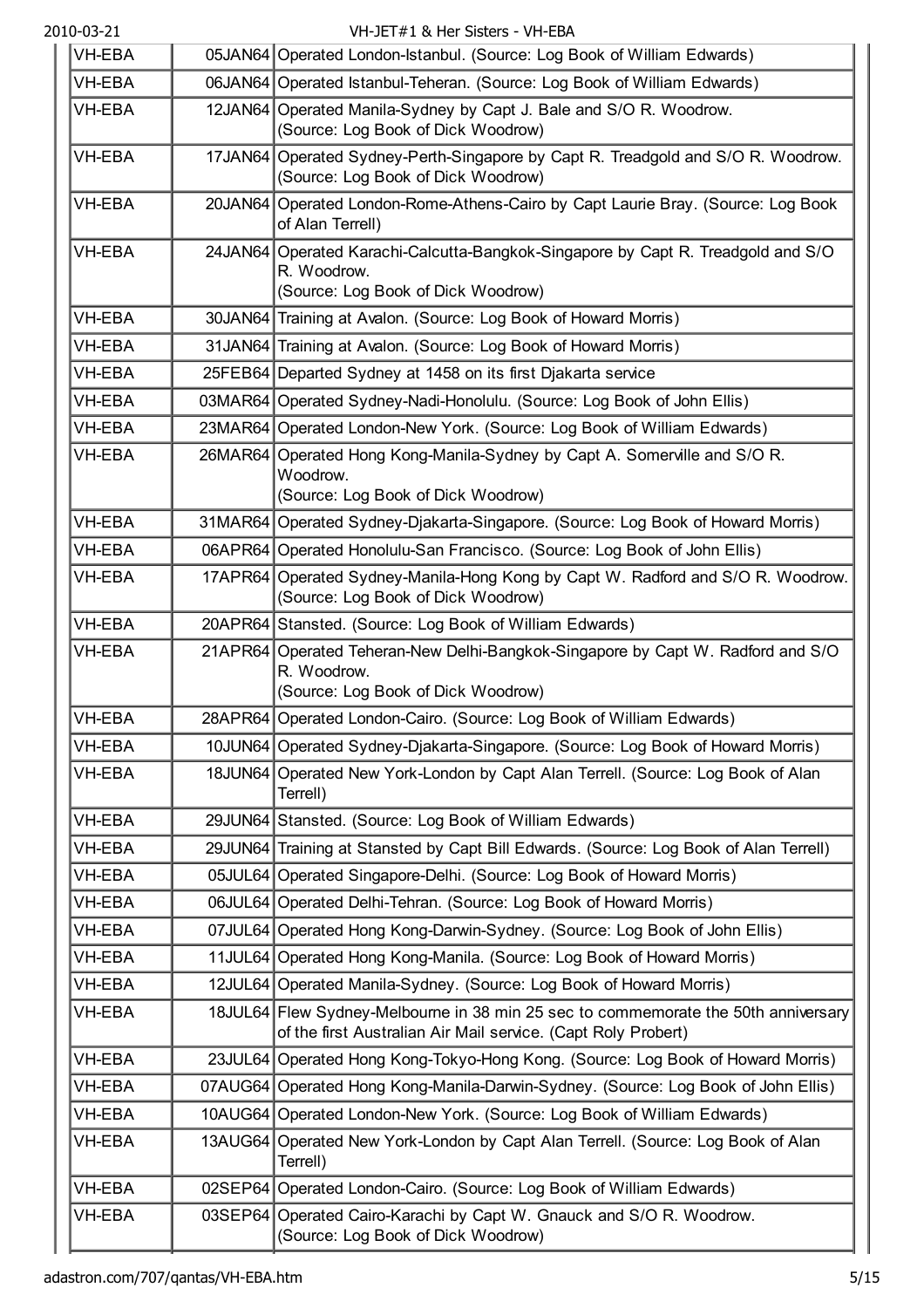| 2010-03-21    |         | VH-JET#1 & Her Sisters - VH-EBA                                                                                                      |
|---------------|---------|--------------------------------------------------------------------------------------------------------------------------------------|
| VH-EBA        |         | 07SEP64 Operated Singapore-Perth-Sydney by Capt W. Gnauck and S/O R. Woodrow.<br>(Source: Log Book of Dick Woodrow)                  |
| <b>VH-EBA</b> |         | 09SEP64 Operated Sydney-Djakarta-Singapore. (Source: Log Book of John Ellis)                                                         |
| <b>VH-EBA</b> |         | 21SEP64 Stansted. (Source: Log Book of William Edwards)                                                                              |
| <b>VH-EBA</b> | 25SEP64 | Operated Hong Kong-Manila-Sydney by Capt M. Bamman and S/O R.<br>Woodrow.<br>(Source: Log Book of Dick Woodrow)                      |
| <b>VH-EBA</b> |         | 30SEP64 Operated Karachi-Cairo by Capt Alan Terrell. (Source: Log Book of Alan Terrell)                                              |
| <b>VH-EBA</b> |         | 09OCT64 Operated London-Cairo. (Source: Log Book of William Edwards)                                                                 |
| <b>VH-EBA</b> |         | 10OCT64 Operated Cairo-London. (Source: Log Book of William Edwards)                                                                 |
| <b>VH-EBA</b> |         | 11OCT64 Operated New York-London by Capt Alan Terrell. (Source: Log Book of Alan<br>Terrell)                                         |
| <b>VH-EBA</b> |         | 29OCT64 Operated Sydney-Malta. (Source: Log Book of Howard Morris)                                                                   |
| <b>VH-EBA</b> |         | 30OCT64 Operated Malta-Hong Kong. (Source: Log Book of Howard Morris)                                                                |
| <b>VH-EBA</b> |         | 04NOV64 Operated London-Athens-Teheran. (Source: Log Book of John Ellis)                                                             |
| <b>VH-EBA</b> |         | 04NOV64 Operated Teheran-Athens-Rome-London by Capt Alan Terrell. (Source: Log<br>Book of Alan Terrell)                              |
| <b>VH-EBA</b> |         | 21NOV64 Operated Karachi-Cairo. (Source: Log Book of Howard Morris)                                                                  |
| <b>VH-EBA</b> |         | 21NOV64 Operated Cairo-Frankfurt-London by Capt Alan Terrell. (Source: Log Book of<br>Alan Terrell)                                  |
| VH-EBA        |         | 25NOV64 Operated Hong Kong-Tokyo-Hong Kong by Capt Bob Fairservice. (Source: Log<br>Book of S/O Mike Menzies)                        |
| <b>VH-EBA</b> |         | 27NOV64 Operated Hong Kong-Manila by Capt Gil Halcrow. (Source: Log Book of S/O<br>Mike Menzies)                                     |
| <b>VH-EBA</b> |         | 28NOV64 Operated Manila-Sydney by Capt Gil Halcrow. (Source: Log Book of S/O Mike<br>Menzies)                                        |
| VH-EBA        |         | 17DEC64 Operated Singapore-Bangkok-New Delhi-Teheran by Capt G. Halcrow and S/O<br>R. Woodrow.<br>(Source: Log Book of Dick Woodrow) |
| <b>VH-EBA</b> |         | 01JAN65 Operated Teheran-London by Capt Alan Terrell. (Source: Log Book of Alan<br>Terrell)                                          |
| VH-EBA        |         | 11JAN65 Operated Sydney-Avalon. (Source: Log Book of William Edwards)                                                                |
| VH-EBA        |         | 12JAN65 Avalon. (Source: Log Book of William Edwards)                                                                                |
| VH-EBA        |         | 13JAN65 Avalon. (Source: Log Book of William Edwards)                                                                                |
| VH-EBA        |         | 14JAN65 Avalon. (Source: Log Book of William Edwards)                                                                                |
| <b>VH-EBA</b> |         | 15JAN65 Avalon. (Source: Log Book of William Edwards)                                                                                |
| <b>VH-EBA</b> |         | 17JAN65 Operated Sydney-Manila-Hong Kong. (Source: Log Book of Howard Morris)                                                        |
| VH-EBA        |         | 22JAN65 Operated San Francisco-Honolulu by Capt Graham Lance. (Source: Log Book<br>of S/O Mike Menzies)                              |
| <b>VH-EBA</b> |         | 04FEB65 Operated London-Frankfurt-Istanbul-Teheran. (Source: Log Book of John Ellis)                                                 |
| VH-EBA        |         | 08FEB65 Operated New York-San Francisco by Capt Neil Snodgrass. (Source: Log Book<br>of S/O Mike Menzies)                            |
| <b>VH-EBA</b> |         | 13FEB65 Operated Honolulu-Nadi-Sydney by Capt Gordon Crampton. (Source: Log Book<br>of S/O Mike Menzies)                             |
| <b>VH-EBA</b> |         | 19FEB65 Royal Flight London to Sydney with the Duke and Duchess of Gloucester. (Ref.<br>WTW 167)                                     |
| <b>VH-EBA</b> |         | 20FEB65 Arrived Sydney at 0620 on Royal Flight                                                                                       |
| <b>VH-EBA</b> |         | 08APR65 Operated London-Rome-Cairo by Capt Geoff Piggot. (Source: Log Book of S/O<br>Mike Menzies)                                   |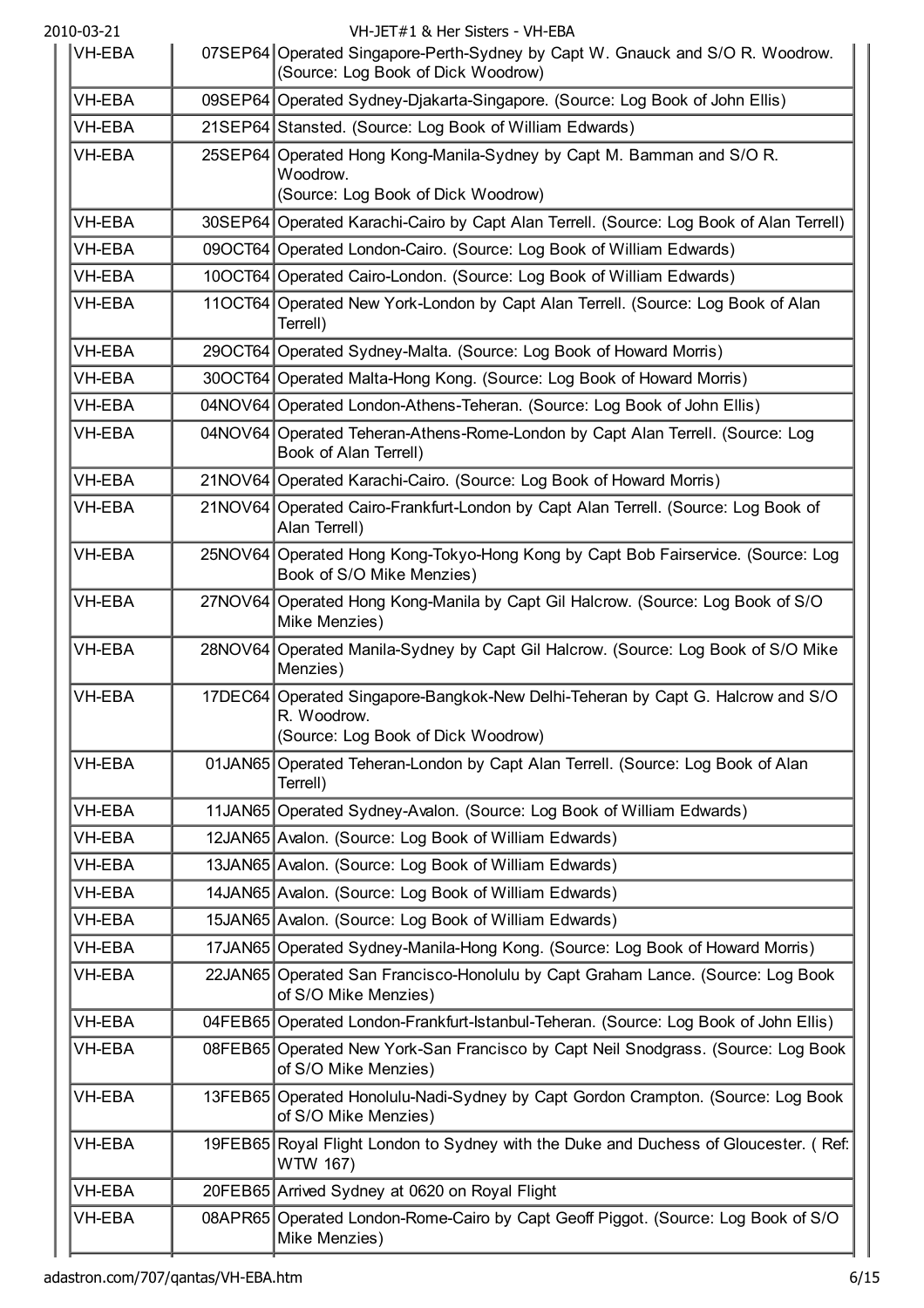| <b>VH-EBA</b> | 09APR65 Operated Cairo-Karachi by Capt Geoff Piggot. (Source: Log Book of S/O Mike<br>Menzies)                                    |
|---------------|-----------------------------------------------------------------------------------------------------------------------------------|
| <b>VH-EBA</b> | 16APR65 Departed Sydney at 1217 on its first Christchurch service                                                                 |
| <b>VH-EBA</b> | 19APR65 Noted at London, Heathrow. (Source: Alex Walker)                                                                          |
| <b>VH-EBA</b> | 25APR65 Operated London-Karachi by Capt Alan Terrell. (Source: Log Book of Alan<br>Terrell)                                       |
| VH-EBA        | 12MAY65 Avalon. (Source: Log Book of William Edwards)                                                                             |
| VH-EBA        | 29MAY65 Operated Sydney-Nadi-Honolulu. (Source: Log Book of William Edwards)                                                      |
| VH-EBA        | 01 JUN65 Operated Honolulu-Nadi. (Source: Log Book of William Edwards)                                                            |
| VH-EBA        | 02JUN65 Operated Nadi-Sydney. (Source: Log Book of William Edwards)                                                               |
| VH-EBA        | 08JUN65 Operated Singapore-Bangkok-Calcutta. (Source: Log Book of William Edwards)                                                |
| VH-EBA        | 09JUN65 Operated Calcutta-Teheran. (Source: Log Book of William Edwards)                                                          |
| VH-EBA        | 15JUN65 Operated New York-London by Capt Alan Terrell. (Source: Log Book of Alan<br>Terrell)                                      |
| <b>VH-EBA</b> | 16JUN65 Stansted. (Source: Log Book of William Edwards)                                                                           |
| VH-EBA        | 21JUN65 Operated Karachi-Calcutta-Bangkok-Singapore. (Source: Log Book of William<br>Edwards)                                     |
| VH-EBA        | 22JUN65 Operated Singapore-Sydney by Capt A. Young and F/O R. Woodrow.<br>(Source: Log Book of Dick Woodrow)                      |
| VH-EBA        | 02JUL65   Operated Sydney-Brisbane-Manila-Hong Kong by Capt F. Fox and F/O R.<br>Woodrow.<br>(Source: Log Book of Dick Woodrow)   |
| <b>VH-EBA</b> | 10JUL65 Operated Sydney-Singapore by Capt J. Margin and F/O R. Woodrow.<br>(Source: Log Book of Dick Woodrow)                     |
| <b>VH-EBA</b> | 12AUG65 Operated Karachi-Cairo-Athens-London by Capt B. Barnes. (Source: Log Book<br>of S/O Mike Menzies)                         |
| <b>VH-EBA</b> | 09NOV65 Operated San Francisco-Honolulu by Capt Andy Stapleton. (Source: Log Book<br>of S/O Mike Menzies)                         |
| VH-EBA        | 24NOV65 Departed Sydney at 1005 on the inaugural 707 service to Auckland                                                          |
| VH-EBA        | 03DEC65 Operated Hong Kong-Sydney. (Source: Log Book of William Edwards)                                                          |
| <b>VH-EBA</b> | 07DEC65 Operated Singapore-Bangkok-Karachi-Teheran by Capt H. Manley and F/O R.<br>Woodrow.<br>(Source: Log Book of Dick Woodrow) |
| <b>VH-EBA</b> | 13FEB66 Operated Hong Kong-Manila-Sydney by Capt G. Connor and F/O R. Woodrow.<br>(Source: Log Book of Dick Woodrow)              |
| <b>VH-EBA</b> | 25FEB66 Operated London-New York. (Source: Log Book of Howard Morris)                                                             |
| VH-EBA        | 03MAR66 Operated New York-London. (Source: Log Book of Howard Morris)                                                             |
| VH-EBA        | 23MAR66 Operated Honolulu-Nadi. (Source: Log Book of William Edwards)                                                             |
| VH-EBA        | 24MAR66 Operated Nadi-Sydney. (Source: Log Book of William Edwards)                                                               |
| VH-EBA        | 01JUN66 Operated Hong Kong-New Delhi-Teheran. (Source: Log Book of John Wilkinson)                                                |
| <b>VH-EBA</b> | 05JUN66 Operated Teheran-New Delhi-Hong Kong. (Source: Log Book of John Wilkinson)                                                |
| <b>VH-EBA</b> | 19JUN66 Operated Hong Kong-Manila-Sydney. (Source: Log Book of John Wilkinson)                                                    |
| VH-EBA        | 08JUL66 Operated Honolulu-Nadi. (Source: Log Book of Howard Morris)                                                               |
| VH-EBA        | 09JUL66 Operated Nadi-Sydney. (Source: Log Book of Howard Morris)                                                                 |
| VH-EBA        | 18JUL66 Operated Hong Kong-New Delhi. (Source: Log Book of Alan Trass)                                                            |
| VH-EBA        | 19JUL66 Operated New Delhi-Teheran. (Source: Log Book of Alan Trass)                                                              |
| VH-EBA        | 23JUL66 Operated London-Vienna-Teheran. (Source: Log Book of Alan Trass)                                                          |
| VH-EBA        | 25AUG66 Operated Teheran-New Delhi-Hong Kong. (Source: Log Book of John Wilkinson)                                                |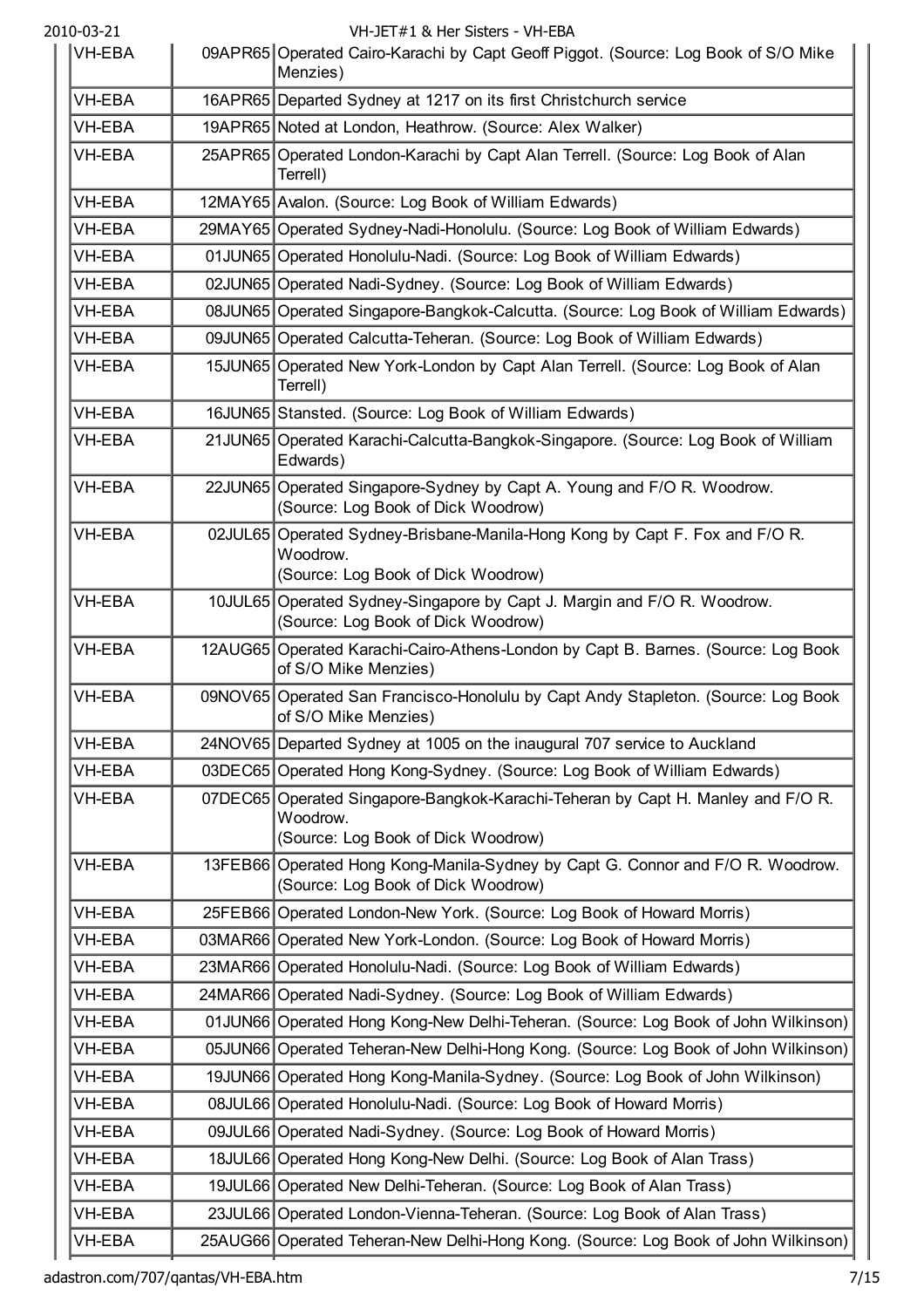| <b>VH-EBA</b> | 14SEP66 Operated Nadi-Honolulu. (Source: Log Book of David Currie)                                                |
|---------------|-------------------------------------------------------------------------------------------------------------------|
| <b>VH-EBA</b> | 26SEP66 Operated Hong Kong-New Delhi. (Source: Log Book of Alan Trass)                                            |
| VH-EBA        | 27SEP66 Operated New Delhi-Teheran. (Source: Log Book of Alan Trass)                                              |
| <b>VH-EBA</b> | 13OCT66 Operated Sydney-Manila-Hong Kong. (Source: Log Book of David Currie)                                      |
| VH-EBA        | 27OCT66 Operated Hong Kong-Manila-Brisbane. (Source: Log Book of Howard Morris)                                   |
| VH-EBA        | 28OCT66 Operated Brisbane-Sydney. (Source: Log Book of Howard Morris)                                             |
| <b>VH-EBA</b> | 14NOV66 Operated London-New York. (Source: Log Book of David Currie)                                              |
| VH-EBA        | 10JAN67 Operated training flights at Avalon. (Source: Log Book of S/O Graeme Cant)                                |
| VH-EBA        | 23JAN67 Operated training flights at Avalon (3:35). (Source: Log Book of FEO Doug<br>Parkes)                      |
| <b>VH-EBA</b> | 25JAN67 Operated training flights at Avalon (4:25). (Source: Log Book of FEO Doug<br>Parkes)                      |
| <b>VH-EBA</b> | 26JAN67 Operated training flights at Avalon (2:20). (Source: Log Book of FEO Doug<br>Parkes)                      |
| VH-EBA        | 11FEB67 Operated San Francisco-Honolulu. (Source: Log Book of William Edwards)                                    |
| VH-EBA        | 14FEB67   Operated Teheran-Rome-London. (Source: Log Book of Alan Trass)                                          |
| VH-EBA        | 15FEB67 Operated Singapore-Perth-Sydney (Capt Harry Shaw). (Source: Log Book of<br>S/O Graeme Cant)               |
| VH-EBA        | 17FEB67 Operated Sydney-Brisbane-Manila-Hong Kong. (Source: Log Book of Howard<br>Morris)                         |
| VH-EBA        | 19FEB67 Operated Teheran-New Delhi-Hong Kong. (Source: Log Book of David Currie)                                  |
| <b>VH-EBA</b> | 02MAR67 Operated Hong Kong-Manila-Brisbane-Sydney (Capt Roger Wilson). (Source:<br>Log Book of S/O Graeme Cant)   |
| VH-EBA        | 11MAR67 Operated San Francisco-Honolulu. (Source: Log Book of Alan Trass)                                         |
| <b>VH-EBA</b> | 16MAR67 Operated Hong Kong-Manila-Brisbane. (Source: Log Book of Howard Morris)                                   |
| VH-EBA        | 17MAR67 Operated Brisbane-Sydney. (Source: Log Book of Howard Morris)                                             |
| VH-EBA        | 29MAR67 Operated Hong Kong-New Delhi-Teheran by Capt Alan Terrell. (Source: Log<br>Book of Alan Terrell)          |
| VH-EBA        | 01APR67 Operated Teheran-New Delhi-Hong Kong. (Source: Log Book of Alan Trass)                                    |
| <b>VH-EBA</b> | 06APR67 Operated Hong Kong-New Delhi. (Source: Log Book of David Currie)                                          |
| <b>VH-EBA</b> | 18APR67 Operated Hong Kong-Manila-Brisbane. (Source: Log Book of Howard Morris)                                   |
| <b>VH-EBA</b> | 19APR67 Operated Brisbane-Sydney. (Source: Log Book of Howard Morris)                                             |
| <b>VH-EBA</b> | 26APR67 Operated Sydney-Brisbane-Manila-Hong Kong. (Source: Log Books of Howard<br>Morris & FEO Doug Parkes)      |
| <b>VH-EBA</b> | 27APR67 Operated London-Amsterdam-Athens-Teheran (Capt Ralph Bruce). (Source: Log<br>Book of S/O Graeme Cant)     |
| VH-EBA        | 02MAY67 Operated training flights at Avalon. (Capt Dennis Brown). (Source: Log Book of<br>S/O Clive Wallis)       |
| <b>VH-EBA</b> | 03MAY67 Operated training flights at Avalon. (Capt Dennis Brown). (Source: Log Book of<br>S/O Clive Wallis)       |
| <b>VH-EBA</b> | 09MAY67 Operated training flights at Avalon. (Source: Log Book of John Ellis)                                     |
| <b>VH-EBA</b> | 10MAY67 Operated training flights at Avalon. (Source: Log Book of John Ellis)                                     |
| <b>VH-EBA</b> | 11MAY67 Operated Sydney-Darwin-Hong Kong (Capt Bert Yates). (Source: Log Book of<br>S/O Graeme Cant)              |
| VH-EBA        | 15MAY67 Operated Sydney-Avalon for training. (Source: Log Book of John Ellis)                                     |
| <b>VH-EBA</b> | 16MAY67 Operated training flights at Avalon under the command of Dick Lucas. (Source:<br>Log Book of Bill Robbie) |
| VH-EBA        | 16MAY67 John Ellis underwent his F/O endorsement at Avalon with Capt Ross Horne. He                               |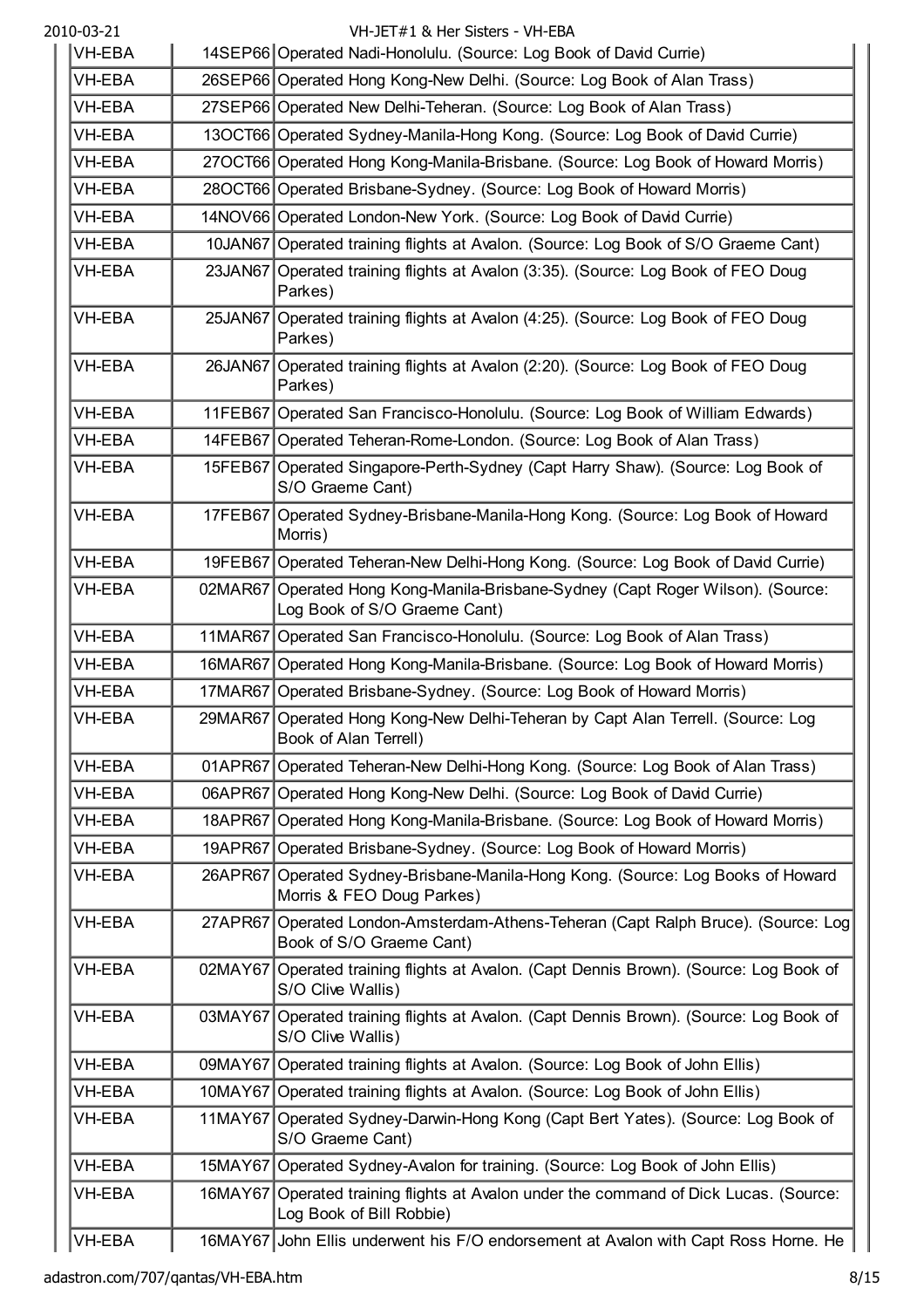| 2010-03-21    | VH-JET#1 & Her Sisters - VH-EBA                                                                                                                                                                       |
|---------------|-------------------------------------------------------------------------------------------------------------------------------------------------------------------------------------------------------|
|               | then had to wait six weeks for suitable cross-winds at Avalon to complete his<br>endorsement (see 13JUL67). At the time it was a record waiting for cross-<br>winds. (Source: Log Book of John Ellis) |
| VH-EBA        | 18MAY67 Operated training flights at Avalon. (Source: Log Book of John Ellis)                                                                                                                         |
| <b>VH-EBA</b> | 08JUN67 Operated Teheran-New Delhi-Hong Kong. (Capt W.K. Roberts). (Source: Log<br>Book of S/O Clive Wallis)                                                                                          |
| VH-EBA        | 08JUN67 Operated Hong Kong-Manila-Brisbane-Sydney (Capt Bill Selwyn). (Source: Log<br>Book of S/O Graeme Cant)                                                                                        |
| <b>VH-EBA</b> | 27JUN67 Operated London-Rome-Istanbul-Teheran (Capt lan Wyndham). (Source: Log<br>Book of S/O Graeme Cant)                                                                                            |
| VH-EBA        | 13JUL67 Operated cross-wind training flights at Avalon (Capt Rod McAlpine). (Source:<br>Log Book of John Ellis)                                                                                       |
| VH-EBA        | 16JUL67 Operated Sydney-Perth-Singapore. (Source: Log Book of Alan Trass)                                                                                                                             |
| <b>VH-EBA</b> | 16JUL67 Operated Singapore-Kuala Lumpur-Colombo-Teheran (Capt Keith McKnight).<br>(Source: Log Book of S/O Graeme Cant)                                                                               |
| VH-EBA        | 07AUG67 Operated Teheran-Athens-Vienna-London. (Source: Log Book of FEO Doug<br>Parkes)                                                                                                               |
| <b>VH-EBA</b> | 10AUG67 Operated Sydney-Darwin-Hong Kong. (Capt Phil Oakley). (Source: Log Book of<br>S/O Clive Wallis)                                                                                               |
| <b>VH-EBA</b> | 13AUG67   Operated San Francisco-Honolulu (Capt Gordon McRae). (Source: Log Book of<br>S/O Graeme Cant)                                                                                               |
| VH-EBA        | 25AUG67 Departed Sydney at 1011 on its last Qantas service (to Auckland)                                                                                                                              |
| <b>VH-EBA</b> | 27SEP67 Test flown (1:55) after Block A overhaul, reweigh and compass swing. Aircraft<br>awaiting sales determination. (Source: Production Planning Sheet September<br>1967)                          |
| VH-EBA        | 31OCT67 Struck off Australian Register. (TT: 25373:00)                                                                                                                                                |
| CF-PWV        | 03NOV67 Departed Sydney as CF-PWV on delivery to Pacific Western Airlines. (Source:<br>Production Planning Sheet November 1967) For For For                                                           |
| CF-PWV        | 03NOV67 Sold to Pacific Western Airlines (Fleet #773)                                                                                                                                                 |
| CF-PWV        | 23NOV67 H.W. 'Bill' Strangward flew with Pacific Western Airlines as a Flight Engineer<br>Officer on CF-PWV from 23NOV67 to 15APR68. A PDF summary of his log<br>book can be downloaded here.         |
| CF-PWV        | 28MAY73 Noted at London, Gatwick. (Source: Alex Walker)                                                                                                                                               |
| C-FPWV        | 01JAN74 Presentation of Canadian registrations changed                                                                                                                                                |
| C-FPWV        | JUN76 Photographed at Paris in revised Pacific Western Airlines livery                                                                                                                                |
| C-FPWV        | MAY78 Photographed at Vancouver                                                                                                                                                                       |
| C-FPWV        | SEP78 Withdrawn from service and stored at Vancouver                                                                                                                                                  |
| C-FPWV        | 19OCT78 Sold to Tiger Air for executive conversion                                                                                                                                                    |
| <b>N112TA</b> | OCT78 Proposed registration not taken up                                                                                                                                                              |
| <b>N138TA</b> | 25OCT78 Registered to Tiger Air                                                                                                                                                                       |
| <b>N138TA</b> | 04JUN81 Participated in Paris Air Show at Le Bourget as exhibit No 96.                                                                                                                                |
| <b>N138TA</b> | 16OCT83 Sold to Airmark Corporation, Burbank, California. (AL206/14)<br>See: Airmark Corporation and the Former VH-EBA                                                                                |
| <b>N138TA</b> | 23MAY84 Noted at Tramco, Everett (AL211/13)                                                                                                                                                           |
| <b>N138TA</b> | JUN84 Airmark moved their 707 operation to an American Airlines hangar at Los<br>Angeles International. (Source: David Rowland, then VP Operations for Airmark)                                       |
| <b>N138TA</b> | JUL84 Airmark were certified as an FAR 121 Supplemental Air Carrier for worldwide<br>operations.<br>(Source: David Rowland, then VP Operations for Airmark)                                           |
| <b>N138TA</b> | 06JUL84 Airmark signed a contract for a Stage 3 hush kit with a delivery date of                                                                                                                      |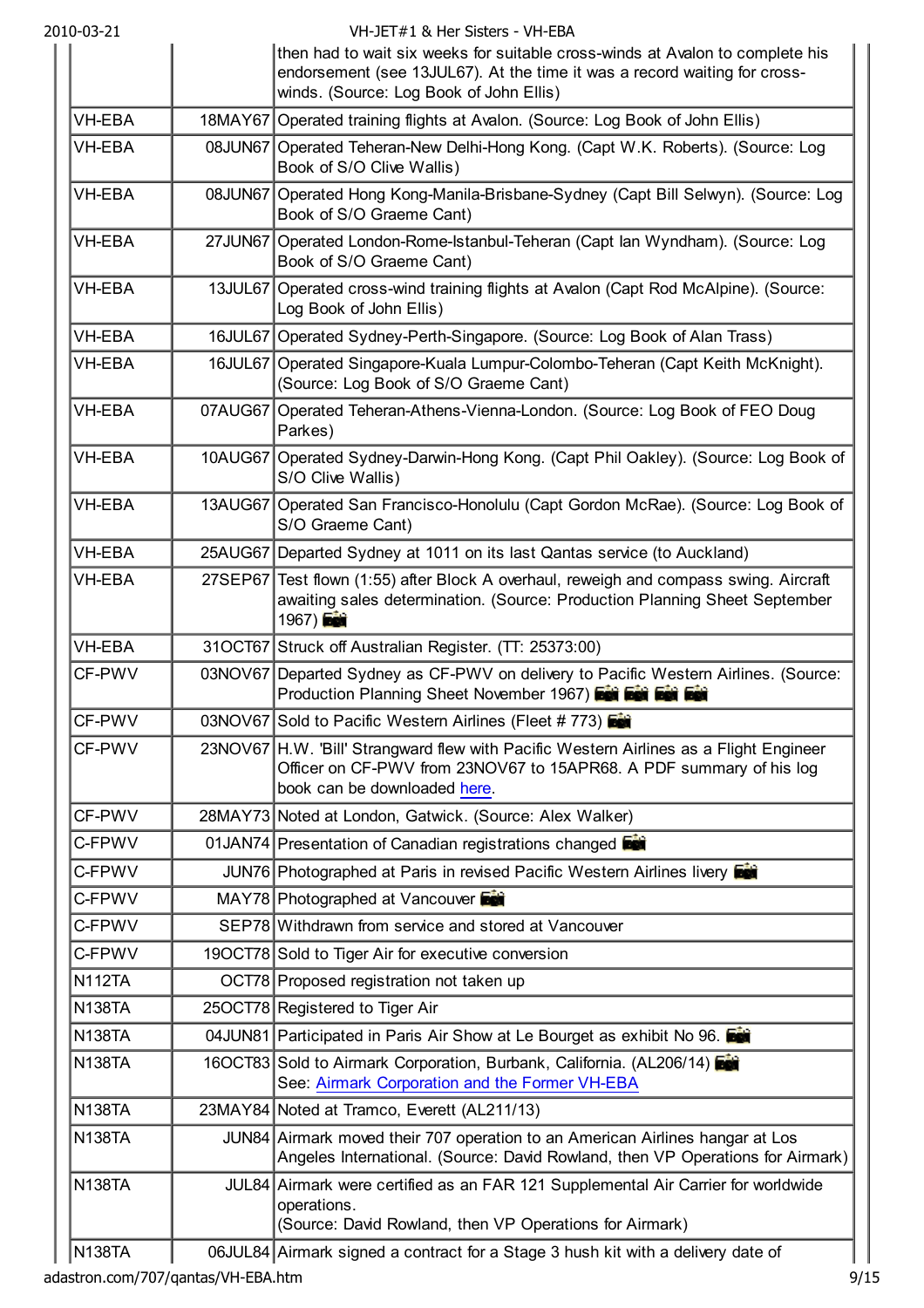|               | 31MAY85.<br>(Source: www.altlaw.org/v1/cases/421286)                                                                                                                                                                                                                                                                                                                                                                                                                                                                                                                                                                                                                                                                                                     |
|---------------|----------------------------------------------------------------------------------------------------------------------------------------------------------------------------------------------------------------------------------------------------------------------------------------------------------------------------------------------------------------------------------------------------------------------------------------------------------------------------------------------------------------------------------------------------------------------------------------------------------------------------------------------------------------------------------------------------------------------------------------------------------|
| <b>N138TA</b> | 06JUL84 Airmark's first big charter was the "Victory Tour" by The Jacksons pop group<br>(including Michael Jackson) which commenced in Kansas City on this date and<br>concluded in Los Angeles on 09DEC84. Although the Jacksons used road and<br>rail for some sectors of the tour, Airmark did all the flying with the 707. There<br>were usually no more than 10 passengers on the aircraft.<br>(Source: David Rowland, then VP Operations for Airmark)<br>In all there were 55 concerts in the USA and Canada and at the time, the tour<br>was the highest grossing tour in history. (Source: http://www.ukmix.org)<br>Note: Michael Jackson also used the former VH-EBB as N138SR in SEP96.                                                        |
| <b>N138TA</b> | 10AUG84 The aircraft arrived at Tramco, Everett, Washington for maintenance.<br>(Source: David Rowland, then VP Operations for Airmark)                                                                                                                                                                                                                                                                                                                                                                                                                                                                                                                                                                                                                  |
| <b>N220AM</b> | 20AUG84 The aircraft departed Tramco, Everett, Washington having been repainted as<br>N220AM.<br>(Source: David Rowland, then VP Operations for Airmark)                                                                                                                                                                                                                                                                                                                                                                                                                                                                                                                                                                                                 |
| <b>N220AM</b> | SEP84 Re-registered to Airmark Corp (AL215/13)                                                                                                                                                                                                                                                                                                                                                                                                                                                                                                                                                                                                                                                                                                           |
| <b>N220AM</b> | 16SEP84 Noted at Montreal (AL215/13).<br>This date corresponds with an appearance by The Jacksons on their "Victory<br>Tour".                                                                                                                                                                                                                                                                                                                                                                                                                                                                                                                                                                                                                            |
| <b>N220AM</b> | NOV84 Noted at Vancouver carrying The Jacksons on their "Victory Tour".                                                                                                                                                                                                                                                                                                                                                                                                                                                                                                                                                                                                                                                                                  |
| <b>N220AM</b> | 09DEC84 The "Victory Tour" concluded in Los Angeles. After this, the aircraft flew<br>Airmark's owner on several trips as well as operating charters to New Zealand,<br>Japan, France and England.<br>(Source: David Rowland, then VP Operations for Airmark)                                                                                                                                                                                                                                                                                                                                                                                                                                                                                            |
| <b>N220AM</b> | 31DEC84 Stage 3 noise regulations effectively grounded the aircraft as of this date.<br>Airmark were given an exemption to continue operating the aircraft within the<br>USA until 31MAY85 as they had paid a deposit on a Stage 3 hush kit (which<br>never eventuated). The exemption stipulated that Airmark could operate only to<br>the same airports that they had serviced in 1984. This effectively shut down the<br>charter operation until a legal precedent brought about a further exemption.<br>(Source: David Rowland, then VP Operations for Airmark)                                                                                                                                                                                      |
| <b>N220AM</b> | JAN85 Owing to market conditions and the effective grounding of the aircraft because of<br>Stage 3 noise regulations, N220AM was sold to Community Transport Inc of<br>San Antonio, Texas. Community Transport (aka Comtran) had successfully<br>produced a Stage 3 hush kit for the B707-300 and they recognised a market for<br>conversions to the B707-100. The FAA determined that such a modification<br>must be performed on a B707-100 airframe for testing and certification. N220AM<br>was acquired for this purpose with a view to resale after Stage 3 certification.<br>The aircraft was delivered by David Rowland to Community Transport in San<br>Antonio during January 1985.<br>(Source: David Rowland, then VP Operations for Airmark) |
| <b>N220AM</b> | JAN86 Registered to Community Transport Inc, San Antonio TX (AL232/9)                                                                                                                                                                                                                                                                                                                                                                                                                                                                                                                                                                                                                                                                                    |
| <b>N138MJ</b> | OCT86 Re-registered to Community Transport Inc, San Antonio TX (AL241/13)<br>Community Transport was owned by Morris Jaffe and operated by his son,<br>Michael, hence the new registration. (Source: David Rowland, then VP<br>Operations for Airmark)                                                                                                                                                                                                                                                                                                                                                                                                                                                                                                   |
| <b>N138MJ</b> | 31AUG87 Noted at Heathrow (AL251/11)                                                                                                                                                                                                                                                                                                                                                                                                                                                                                                                                                                                                                                                                                                                     |
| HZ-123        | 17SEP87 Noted at Heathrow having been sold to the Royal Saudi Air Force (AL251/11)<br>Aircraft is used by Prince Bandar, Saudi Ambassador to the USA. It replaces<br>Boeing 727 HZ-122 (AL252/9)<br>HZ-123 was normally based at Page Aviation, Washington, Dulles. (Source:<br>David Rowland, then VP Operations for Airmark)<br>Selcal AC-GJ                                                                                                                                                                                                                                                                                                                                                                                                           |
| 17696         | 27OCT90 Noted at Heathrow carrying its c/n 17696 in place of the registration on the tail.                                                                                                                                                                                                                                                                                                                                                                                                                                                                                                                                                                                                                                                               |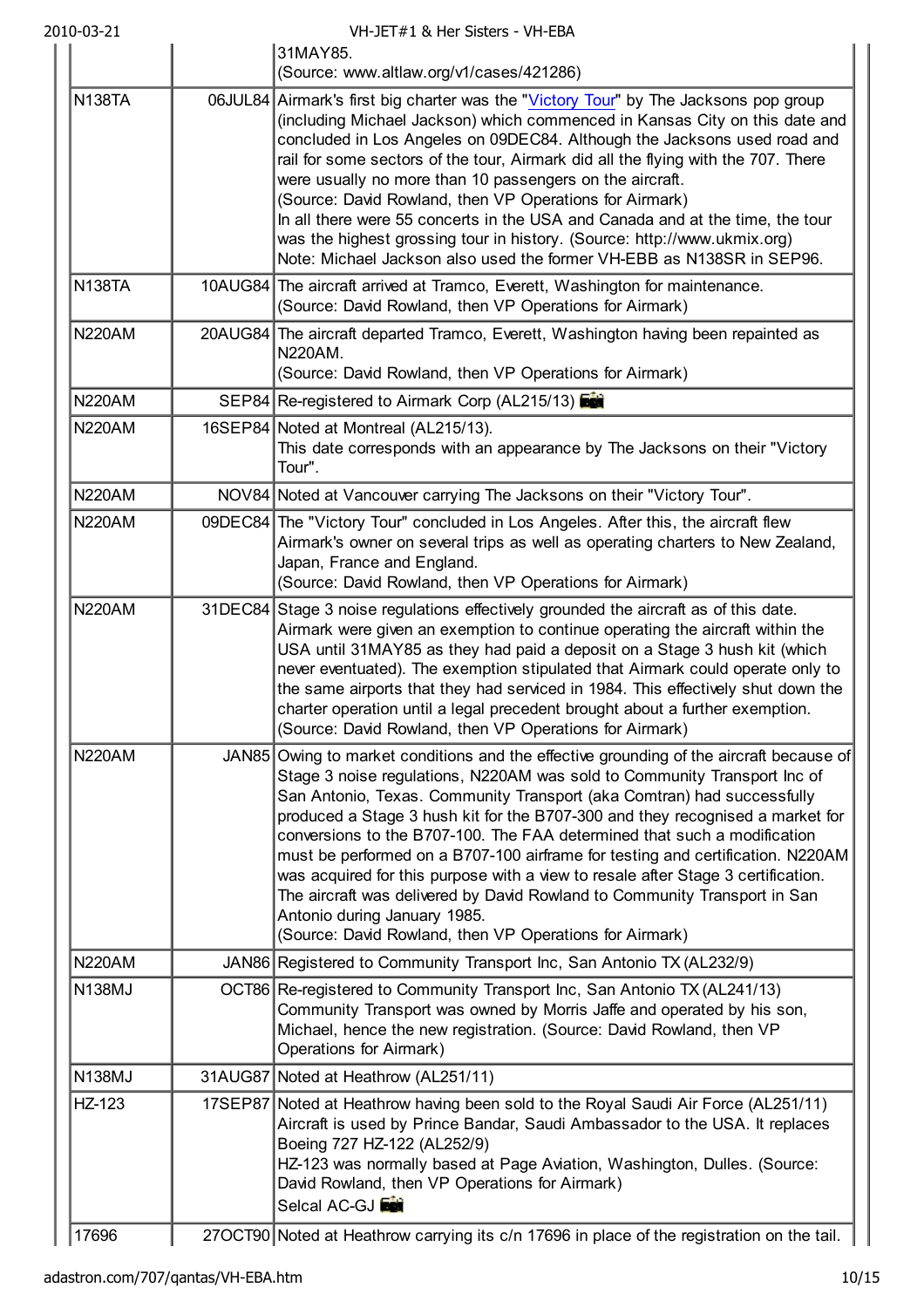| HZ-123<br>HZ-123<br>HZ-123<br>HZ-123<br>HZ-123<br>HZ-123<br>HZ-123 | Also carrying small Samair titles near the front port door. (AL289/12)<br>31OCT90 Reverted to HZ-123 (AL289/12)<br>FEB92 Photographed at London, Heathrow.<br>30SEP99 Noted stored at Southend (AL395/25)<br>(Prince Bandar's Airbus A340-213 HZ-124 was delivered on 28FEB97)<br>22JUL00 Noted undergoing maintenance in the Heavylift hangar at Southend (AL405/24)<br>29OCT00 Rolled out at Southend in a new white livery with the Saudi flag and registration<br>on the tail (AL408/25) |
|--------------------------------------------------------------------|----------------------------------------------------------------------------------------------------------------------------------------------------------------------------------------------------------------------------------------------------------------------------------------------------------------------------------------------------------------------------------------------------------------------------------------------------------------------------------------------|
|                                                                    |                                                                                                                                                                                                                                                                                                                                                                                                                                                                                              |
|                                                                    |                                                                                                                                                                                                                                                                                                                                                                                                                                                                                              |
|                                                                    |                                                                                                                                                                                                                                                                                                                                                                                                                                                                                              |
|                                                                    |                                                                                                                                                                                                                                                                                                                                                                                                                                                                                              |
|                                                                    |                                                                                                                                                                                                                                                                                                                                                                                                                                                                                              |
|                                                                    |                                                                                                                                                                                                                                                                                                                                                                                                                                                                                              |
|                                                                    | 17DEC00 Noted parked at Southend on apron end of taxyway B (AL410/22)                                                                                                                                                                                                                                                                                                                                                                                                                        |
|                                                                    | OCT03 Photographed in storage at Southend. Et Est                                                                                                                                                                                                                                                                                                                                                                                                                                            |
| HZ-123                                                             | 09OCT05 Photographed in storage at Southend.                                                                                                                                                                                                                                                                                                                                                                                                                                                 |
| HZ-123                                                             | 28JUN06 Purchased by the Qantas Foundation Memorial Ltd.                                                                                                                                                                                                                                                                                                                                                                                                                                     |
| HZ-123                                                             | 30JUN06 The registration was removed from the aircraft.                                                                                                                                                                                                                                                                                                                                                                                                                                      |
| <b>VH-XBA</b>                                                      | 07JUL06 Registered to Qantas Foundation Memorial Ltd., Longreach, Qld.                                                                                                                                                                                                                                                                                                                                                                                                                       |
| VH-XBA                                                             | 13JUL06 The Australian registration was painted on the fin.                                                                                                                                                                                                                                                                                                                                                                                                                                  |
| VH-XBA                                                             | 30NOV06 The aircraft performed taxy trials at Southend (4.4 hours). <b>Exit Exit Exit</b>                                                                                                                                                                                                                                                                                                                                                                                                    |
| VH-XBA                                                             | 02DEC06 The aircraft departed Southend at approximately 1330 local on its first test flight<br>(3 hours). The aeroplane returned to Southend at 1559 local. For Fax Fax Fax<br>75                                                                                                                                                                                                                                                                                                            |
| VH-XBA                                                             | 06DEC06 The aircraft departed Southend at 0925 local on its second test flight (3.5<br>hours). The aeroplane returned to Southend at 1219 local. For February 1901                                                                                                                                                                                                                                                                                                                           |
| VH-XBA                                                             | 08DEC06 The aircraft departed Southend at 0928 local for Dublin. <b>For For February 1989</b><br><b>Eet Eet</b>                                                                                                                                                                                                                                                                                                                                                                              |
| <b>VH-XBA</b>                                                      | 08DEC06 The aircraft arrived at Dublin at 1045 local. Fee Fee Fee                                                                                                                                                                                                                                                                                                                                                                                                                            |
| <b>VH-XBA</b>                                                      | 08DEC06 The aircraft arrived at Tenerife Sur Reina Sofia at 1748 local.                                                                                                                                                                                                                                                                                                                                                                                                                      |
| <b>VH-XBA</b>                                                      | 09DEC06 The aircraft arrived at Bermuda at 1352 local.                                                                                                                                                                                                                                                                                                                                                                                                                                       |
| VH-XBA                                                             | 10DEC06 The aircraft arrived at Orlando at 1217 local.                                                                                                                                                                                                                                                                                                                                                                                                                                       |
| VH-XBA                                                             | 11DEC06 The aircraft arrived at Los Angeles at 1358 local.                                                                                                                                                                                                                                                                                                                                                                                                                                   |
| VH-XBA                                                             | 12DEC06 The aircraft arrived at Honolulu at 1418 local.                                                                                                                                                                                                                                                                                                                                                                                                                                      |
| VH-XBA                                                             | 15DEC06 The aircraft arrived at Nadi at 1239 local.                                                                                                                                                                                                                                                                                                                                                                                                                                          |
| VH-XBA                                                             | 16DEC06 The aircraft arrived at Sydney at 0906 local.                                                                                                                                                                                                                                                                                                                                                                                                                                        |
| VH-XBA                                                             | 16MAR07 Operated a crew recency flight from Sydney to RAAF Richmond and return.                                                                                                                                                                                                                                                                                                                                                                                                              |
| VH-XBA                                                             | 05APR07 Operated a crew recency flight from Sydney to RAAF Williamtown and RAAF<br>Richmond and return.                                                                                                                                                                                                                                                                                                                                                                                      |
|                                                                    |                                                                                                                                                                                                                                                                                                                                                                                                                                                                                              |
| VH-XBA                                                             | 07APR07 Operated a crew recency flight from Sydney to Longreach and return.                                                                                                                                                                                                                                                                                                                                                                                                                  |
| VH-XBA                                                             | 07JUN07 Operated a crew recency flight from Sydney to Canberra and Albion Park<br>(Wollongong) and return.                                                                                                                                                                                                                                                                                                                                                                                   |
| <b>VH-XBA</b>                                                      | flight to the Qantas Founders Outback Museum.                                                                                                                                                                                                                                                                                                                                                                                                                                                |
|                                                                    | 10JUN07 Departed Sydney at 0810 (airborne) and landed at Longreach at 1100 on its final<br>Total Time:<br>61909.4 hours<br>Cycles:<br>23618                                                                                                                                                                                                                                                                                                                                                  |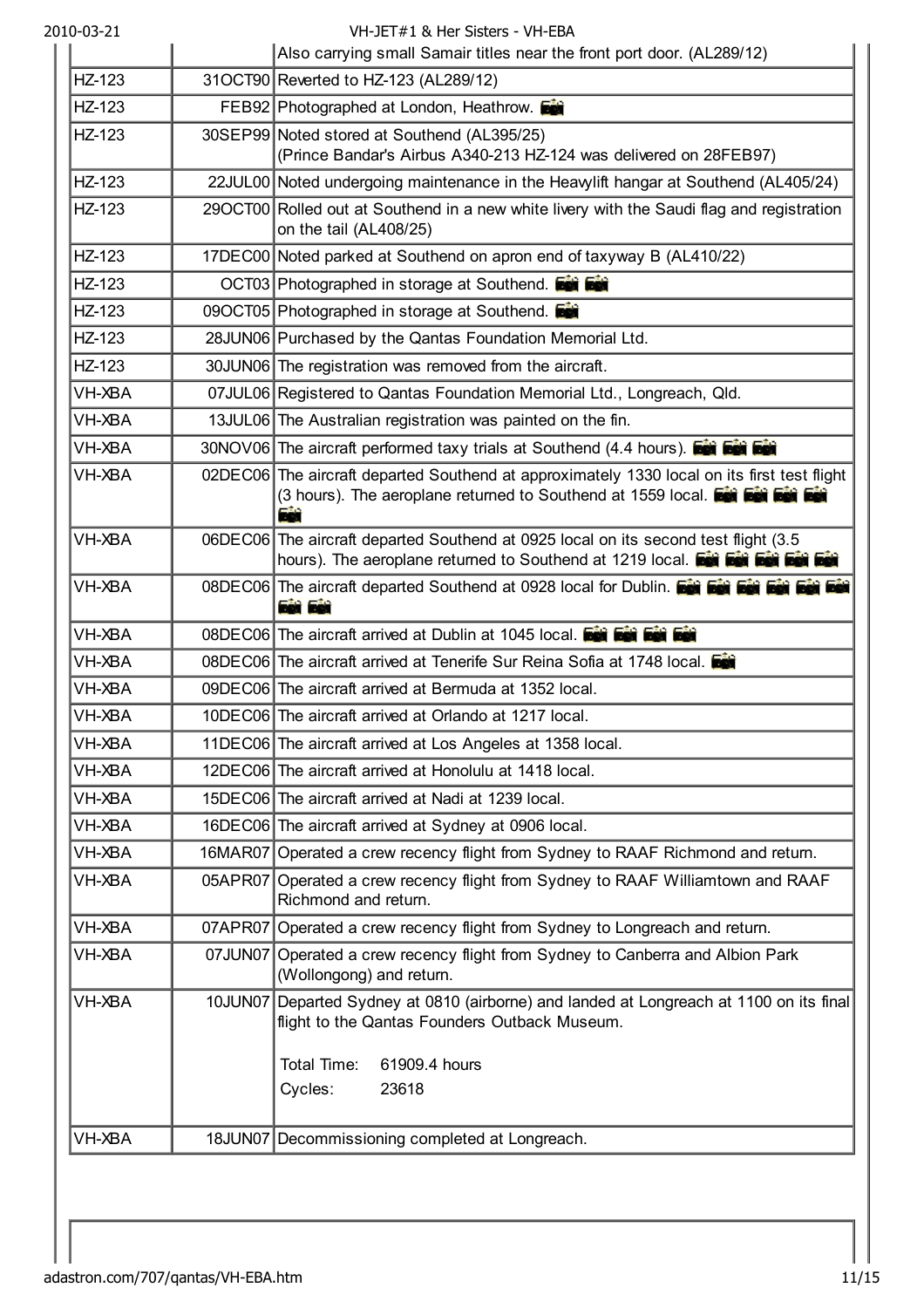### VH-EBA RELATED DOCUMENTS

It has been our practice to include contributed log book extracts within the above history. Although this will continue, there have been several instances where these contributions have been sufficiently extensive to demand presentation as a stand-alone document. These documents, which can be viewed as a PDF (Portable Document Format), will be listed in the following table. To read them you will require the Adobe Reader which can be downloaded at no cost from the following link.

#### Download the Reader from adobe.com



H.W. 'Bill' Strangward flew as a Flight Engineer Officer on VH-EBA from the time of its delivery until it ٥ was sold to Pacific Western Airlines. This summary was transcribed from Bill Strangward's log book by Colin Lock.

H.W. 'Bill' Strangward flew with Pacific Western Airlines as a Flight Engineer Officer on CF-PWV from 0 23NOV67 to 15APR68. This summary was transcribed from Bill Strangward's log book by Colin Lock.

Along with numerous other Qantas aeroplanes, VH-EBA enabled many immigrant families to find a new life in Australia. This summary of flights by VH-EBA was drawn from the National Archives of Australia website by Colin Lock.

### The following related documents are web pages

|   | The Daily Diary - Vol 1 (30JAN06 to 21NOV06) - Restoration  |
|---|-------------------------------------------------------------|
| o | The Daily Diary - Vol 2 (22NOV06 to 07DEC06) - First Flight |
| ۰ | The Daily Diary - Vol 3 (08DEC06 to 27JUL07) - Delivery     |
| 0 | The Flight Deck of VH-XBA (high res image)                  |
| 0 | The full story of Airmark Corporation and the former VH-EBA |
| 0 | The Flight Deck of N138TA (high res image)                  |
|   | The Cabin of N138TA                                         |

# Did you fly EBA?

#### Please send your log book details (date and sector) to the Webmaster for inclusion in the history of the aeroplane.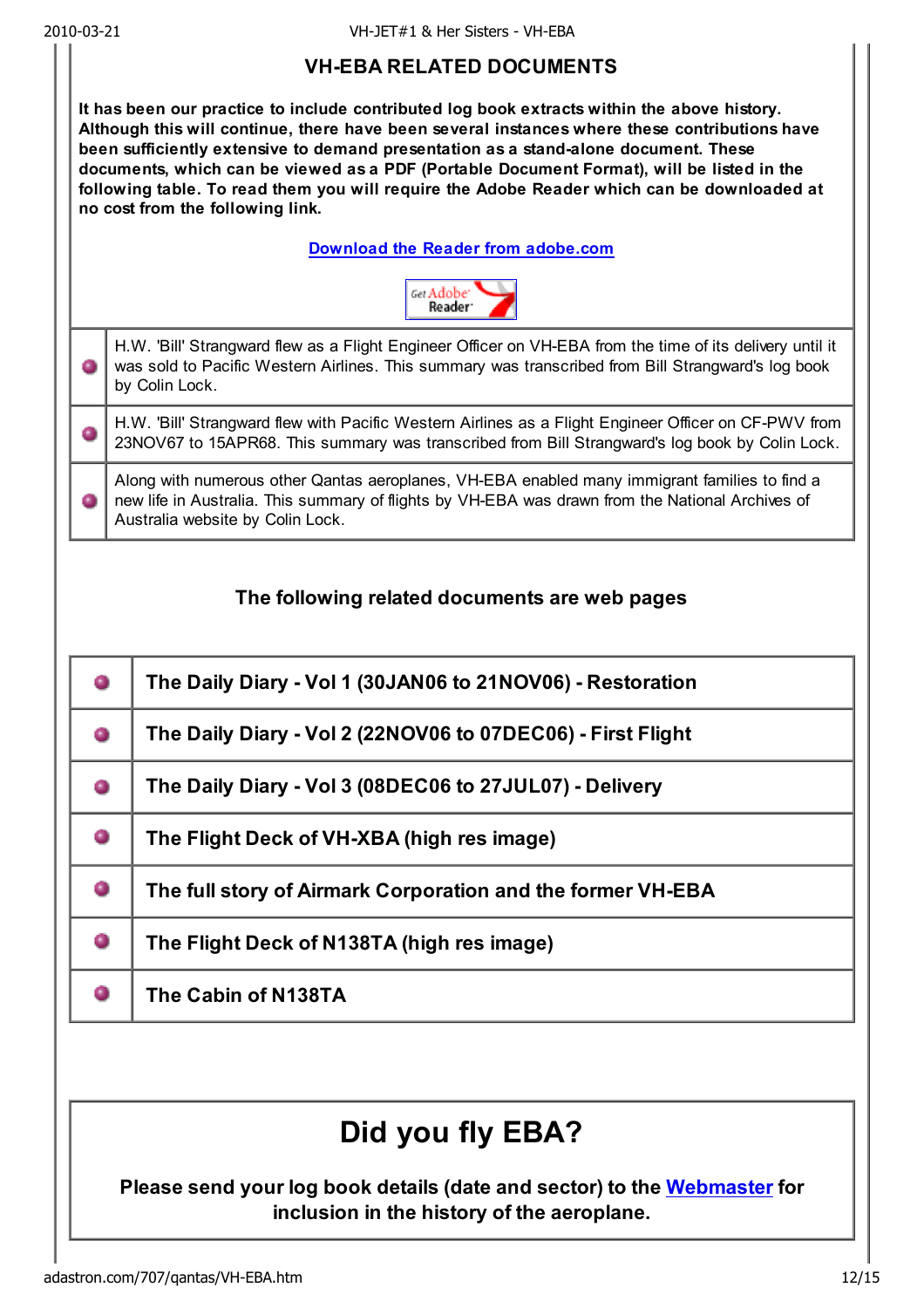### This summary was developed for the Qantas Foundation Memorial by Ron Cuskelly

|  |  |  | <u> EBA EBB EBC EBD EBE EBF EBG </u>      |
|--|--|--|-------------------------------------------|
|  |  |  | <u> EBH  EBI  EBJ  EBK EBL  EBM  EVA </u> |



| <b>Issue</b> | <b>Date</b> | <b>Remarks</b>                                                                                                                                                                                                                                                                                  |
|--------------|-------------|-------------------------------------------------------------------------------------------------------------------------------------------------------------------------------------------------------------------------------------------------------------------------------------------------|
| 29           | 20FEB10     | Added flights by VH-EBA from 02MAY67 to 10AUG67 sourced from the log book of Clive<br>Wallis.                                                                                                                                                                                                   |
| 28           |             | 23AUG09 Added flights by VH-EBA from 25NOV64 to 09NOV65 sourced from the log book of Mike<br>Menzies.                                                                                                                                                                                           |
| 27           | 26JUN09     | Added flights by VH-EBA from 18JUL66 to 16JUL67 sourced from the log book of FEO<br>Alan Trass.                                                                                                                                                                                                 |
| 26           |             | 19FEB09 Added flights by VH-EBA from 23JAN67 to 07AUG67 sourced from the log book of Doug<br>Parkes.                                                                                                                                                                                            |
| 25           | 21JAN09     | Added flights by VH-EBA from 26MAR62 to 29MAR67 sourced from the log book of Alan<br>Terrell.                                                                                                                                                                                                   |
| 24           | 13JAN09     | Added more detail of the aircraft's use by Airmark Corporation (OCT83 to JAN85) as<br>N138TA and N220AM. Thanks to David Rowland who was VP Operations for Airmark at<br>the time.                                                                                                              |
| 23           | 09JUN08     | Added flights by VH-EBA from 28AUG62 to 13JUL67 sourced from the log book of John<br>Ellis.                                                                                                                                                                                                     |
| 22           |             | 25MAY08 Added flights by VH-EBA from 10JAN67 to 13AUG67 sourced from the log book of<br>Graeme Cant.                                                                                                                                                                                            |
| 21           |             | 08MAY08 Added flights by VH-EBA from 17OCT63 to 13FEB66 sourced from the log book of Dick<br>Woodrow.                                                                                                                                                                                           |
| 20           |             | 05MAY08 Added flights by VH-EBA from 26JUL59 to 31OCT67 sourced from the log book of Bill<br>Strangward by Colin Lock.<br>Added a summary of migrant flights by VH-EBA from 27AUG59 to 14FEB67 sourced from<br>the National Archives of Australia by Colin Lock. See "Related Documents" above. |
| 19           |             | 04MAY08 Added flights by CF-PWV from 23NOV67 to 15APR68 sourced from the log book of Bill<br>Strangward by Colin Lock. See "Related Documents" above.                                                                                                                                           |
| 18           |             | 06SEP07 Added flights by VH-EBA from JUN66 and AUG66 sourced from the log book of John<br>Wilkinson.                                                                                                                                                                                            |
| 17           | 22JUN07     | Added details of the decommissioning. Also added details of an incident on 03MAY62.<br>Also added an image of the aircraft after withdrawal from Qantas service in OCT67.                                                                                                                       |
| 16           |             | 14JUN07 Added details of the final two flights.                                                                                                                                                                                                                                                 |
| 15           | 14APR07     | Added flights by VH-EBA from AUG59 to MAY67 sourced from the log book of Bill<br>Robbie.<br>Added flights by VH-EBA from AUG59 to FEB67 sourced from the log book of William<br>Edwards.                                                                                                        |

adastron.com/707/qantas/VH-EBA.htm 13/15